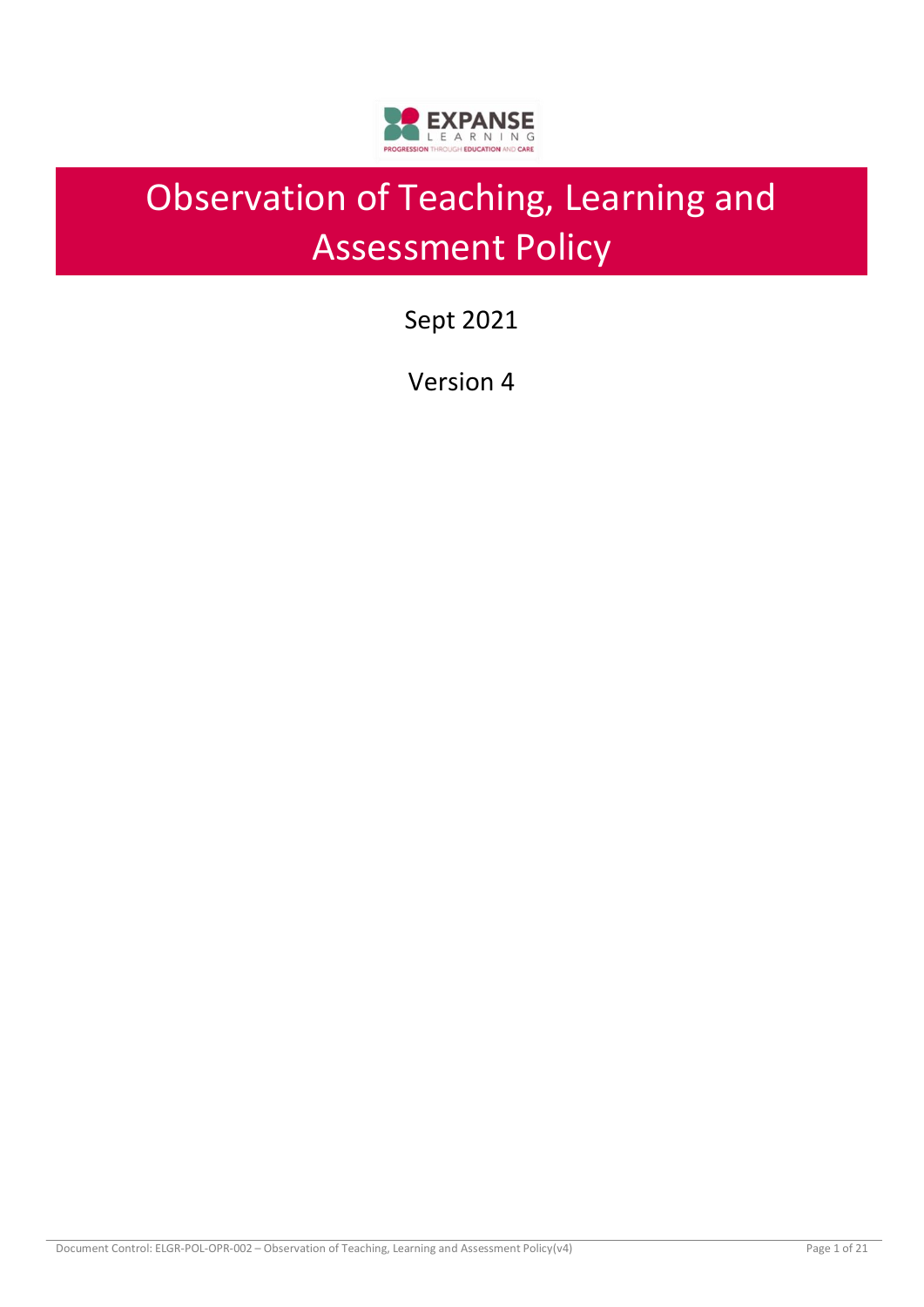# **1. Scope**

This policy applies to all staff at Expanse Learning.

# **2. Purpose of the Policy**

The reasons for the development of this Policy are to:

- $\circ$  Provide and ensure consistency, validity and rigour of teaching and impact on learning across Expanse Learning in evidencing effective intent and implementation of the School / College curriculum.
- o Develop a common approach for observers and Teachers and support staff across different sites.
- o Put the student and learning at the centre of the process
- o Ensure, promote and enhance the quality of learning experience for all students

# **3. Aims: Observation of teaching, learning and assessment**

- o Monitor that effective learning takes place
- o Recognise and share good practice
- o Identify staff development and support needs
- o Underpin our self-assessment process
- o Encourage and promote constructive professional dialogue
- o Develop a culture of continuous improvement.
- o Improve the standards of teaching, learning and assessment

# **4. Quality**

Each individual observation fits into a larger quality assurance cycle. The evidence and judgements from each observation provide feedback and actions for each Teacher and/or their support teams as well as building up an evidence profile the learning programme. This profile is recorded in the annual self-assessment report (SAR). Inspectors make judgements about the accuracy and rigour of the SAR when provision is inspected.

# **5. Types of observation**

Observations can be graded or ungraded. Where observations are graded, the grading standards used will be from the Education Inspection Framework (EIF).

Grades and grade descriptors are:

| Grade 1        | Outstanding          |                                                                                                      |
|----------------|----------------------|------------------------------------------------------------------------------------------------------|
| Grade 2a 2b 2c | Good                 | Further information on the standards underpinning each of these grades may<br>be found in Section 4. |
| Grade 3        | Requires Improvement |                                                                                                      |
| Grade 4        | Inadequate           |                                                                                                      |

Examples of ungraded observations include:

- o Peer Observation
- o Mentored observation
- o Themed observations/ walkthroughs
- o Drop in visits
- o Teacher requests.

Examples of graded observations include:

- o Individual observation
- o Paired observations
- o At risk intervention observation
- o Thematic observations
- o Teacher requests
- o Follow-up observation (part of observation action plan)

#### **6. Scope of observation**

All learning activities and all staff involved in them are part of the observation process. Learning activities include formal sessions and activities undertaken as part of: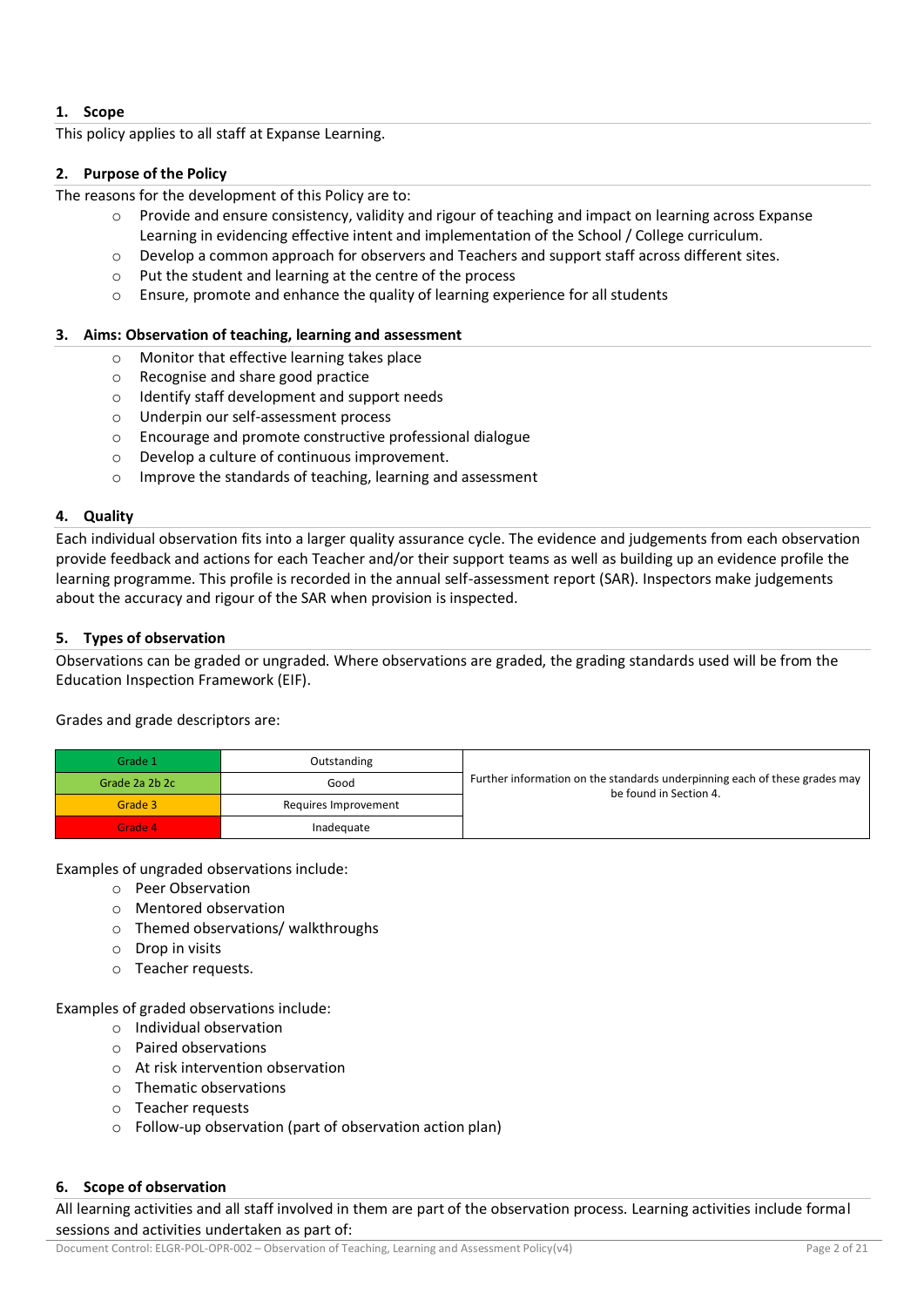- o Classroom sessions
- o Readiness to Learn / O&A activities
- o On-the-job-training
- o Review of students
- o Assessment of students

# **7. Outcomes of observation**

| Grade          | Descriptor                                                                                                                                                                                                        | Outcome                                                |
|----------------|-------------------------------------------------------------------------------------------------------------------------------------------------------------------------------------------------------------------|--------------------------------------------------------|
| Grade 1        | Outstanding                                                                                                                                                                                                       | Mentor – Good practice exemplar                        |
| Grade 2a 2b 2c | Good                                                                                                                                                                                                              | As above (with minor actions for improvement)          |
| Grade 3        | Re-observation within an agreed timescale. Action plan and agreed actions for improvement which may<br>Requires Improvement<br>include mentoring, CPD, peer observation, etc, implemented prior to re-observation |                                                        |
| Grade 4        | Inadequate                                                                                                                                                                                                        | As above including specific re-training as appropriate |

Where Grade 1 (Outstanding) or Grade 2 (Good) are awarded, the good practice could, with the agreement of the Teacher, be used to raise standards across Expanse Learning. Teachers and support staff may be asked to mentor other teachers and/or allow their colleagues to peer observe their sessions or examples of their practice – such as planning, managing learning, managing PSTs, embedding English and maths or using IT/adaptive equipment effectively. Strategies for sharing good and outstanding practice might include:

- o Team meeting
- o Mentoring
- o Resource sharing
- o Staff development activities
- o Developing good practice prompts
- o Developing case study examples

Where a Requires Improvement Grade 3 is awarded a re-observation within an agreed timescale will take place. **Observers will agree specific actions for improvement with individual teachers through an action plan.** This may include mentoring, CPD, peer observation, which must be implemented prior to re-observation.

When an Inadequate Grade 4 is awarded for an observed session, the same actions will be implemented as Grade 3, including specific training as appropriate. **The observer will complete a detailed action plan with the teacher.** This will include detailed actions for improvement, mentoring and training as required and a further graded observation at an agreed time.

Where an individual staff member has been observed as not meeting required performance standards within an observation, **the observer will feedback to that staff member individually and complete a detailed action plan with the staff member**. This will include detailed actions for improvement, mentoring and training as required and a further graded observation at an agreed time as per the grade and actions annex schedule.

These different grade outcomes will determine the dates agreed for the next observation. For example, with Grade 1 or 2, the next graded observation will usually take place in later in the year, whereas with Grade 3 and 4 the re-observation will take place within the same or the next term as appropriate. The process for observation and re-observation outcomes is shown on the schedule attached to this Policy and applies to all teaching and support staff.

# **8. Frequency of observation**

All teachers will have at least one graded observation per academic year. Some teachers may be observed more than once a year. New staff will be observed within the probation period following their appointment. The timescale for all reobservations will be included in post observation action plans. Expanse Learning reserves the right to observe all teachers and support staff and to vary the pattern and timing of observation.

# **9. Process**

# *Selection and training of observers*

All observers will undertake training in observation skills and feedback skills to enable them to accurately assess and grade the standards of teaching and learning in any session they observe. This training will include: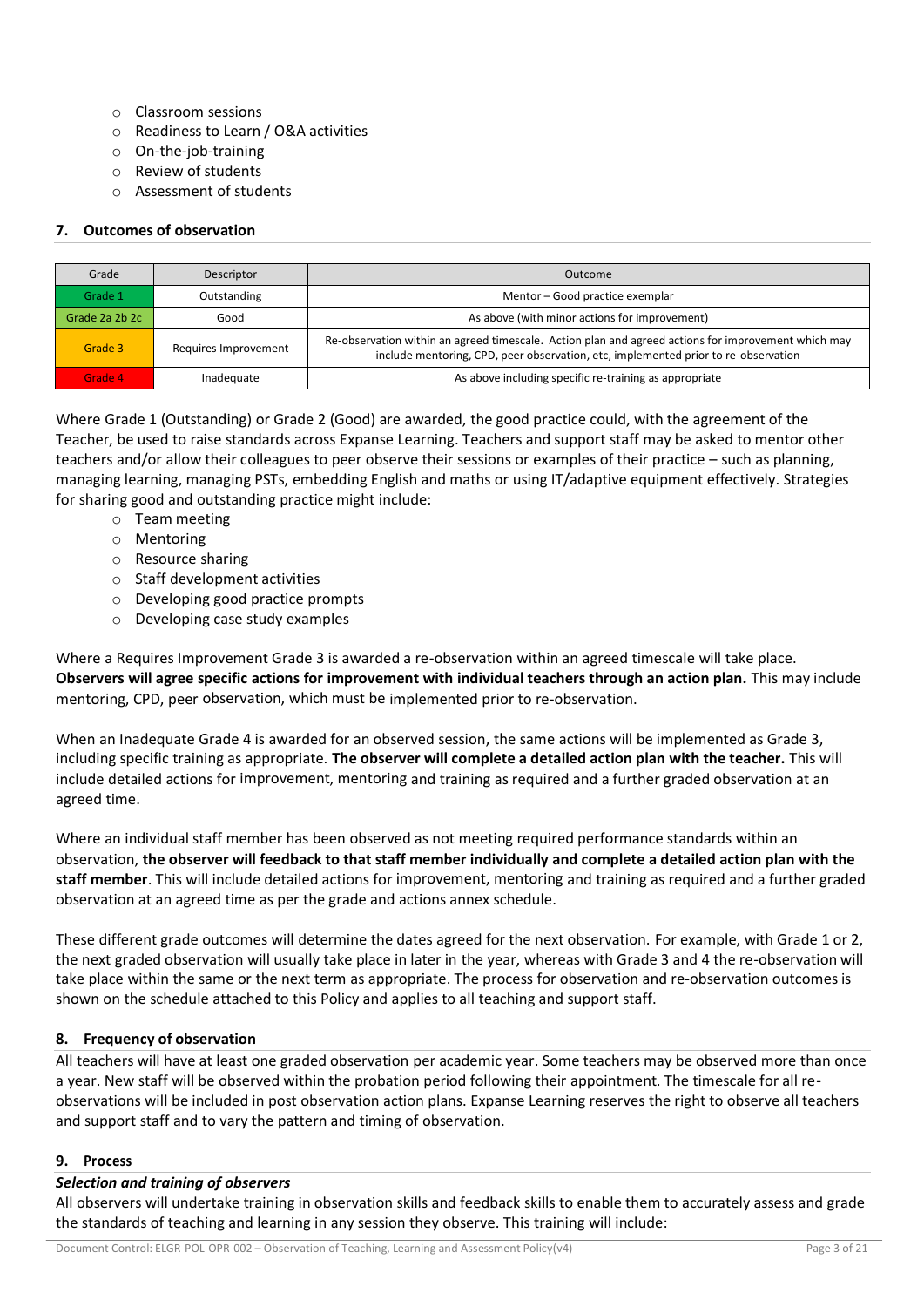- o Awareness and application of EIF grading standards
- o SEND, SEMH and ESBD support knowledge
- o Skills required to conduct effective observations
- o Conditions required for effective feedback
- o Effectiveness of written feedback
- o Effectiveness of verbal feedback
- o Agreeing and setting clear actions for improvement
- o Undertaking effective monitoring of actions within agreed timescales for completion.

All observers will hold appropriate professional qualifications together with substantial teaching and/or management experience in the lifelong learning sector.

#### **10. Before the observation**

Teachers may or may not be given notice that they are going to be observed. This might include no-notice observations; external observations by third parties e.g. Ofsted; Class observations within a defined timeframe; observations on a specific date; or observations on an agreed date. Observers will ensure that teachers have a copy of the OTLA Protocol as well as the most up to date OTLA grading descriptors and are clear about the purpose and management of the observation and the feedback process. Observers will ask teachers to:

- $\circ$  Inform and prepare their students about the observation where appropriate (students should be clear what the observation is for and aware that they are not being judged in any way).
- $\circ$  Ensure that the Classroom File is available on the day and that the observer has a copy of the scheme of work and/or session plan (and any other relevant documentation to support the observation). Example Records which should be made available include:
	- register/record of attendance
	- curriculum and programme outline/scheme of work
	- session plan/previous session plans
	- records of student progress
	- group/individual profile
	- access to students' portfolios/work
	- evidence of individualised target setting for students
	- Agreed date and time of the feedback session
- $\circ$  Provide a place for the observer to sit in the session which is as unobtrusive as possible but allows them to see what is happening clearly.

#### **11. During the observation**

To undertake a successful observation, the observer will:

- $\circ$  Stay for a minimum time of 20 minutes to maximum time of 40 minutes to ensure that they have gathered sufficient and valid evidence to support their judgements. This is usually a consecutive period of time. Some observers, however, might choose to vary this, by observing, for example, both the beginning and end of the session. The time spent in the session is not the most important factor; effective use of time is the most important element.
- o Get involved in the session whist remaining detached enough so as not to disrupt the flow of the session and learning.
- $\circ$  Review the session documentation to assess the quality and appropriateness of the session content. Does the session fit well into the scheme of work, have activities and resources been developed and/or amended to meet different student needs etc.
- o Assess that teaching support staff briefed and deployed effectively to ensure that all students are able to participate and learn during the session.
- o Look at the register to check patterns of attendance and punctuality.
- $\circ$  Focus primarily on the quality of the learning taking place and progress made by students in the session. Just because something has been taught does not mean that it has been learnt.
- $\circ$  Speak to students and ask them their views of their learning/progress in the session/on the programme. Observers will be sensitive when doing this and will not interrupt session activities.
- o Thank the teaching team when leaving and confirm the time/date of thefeedback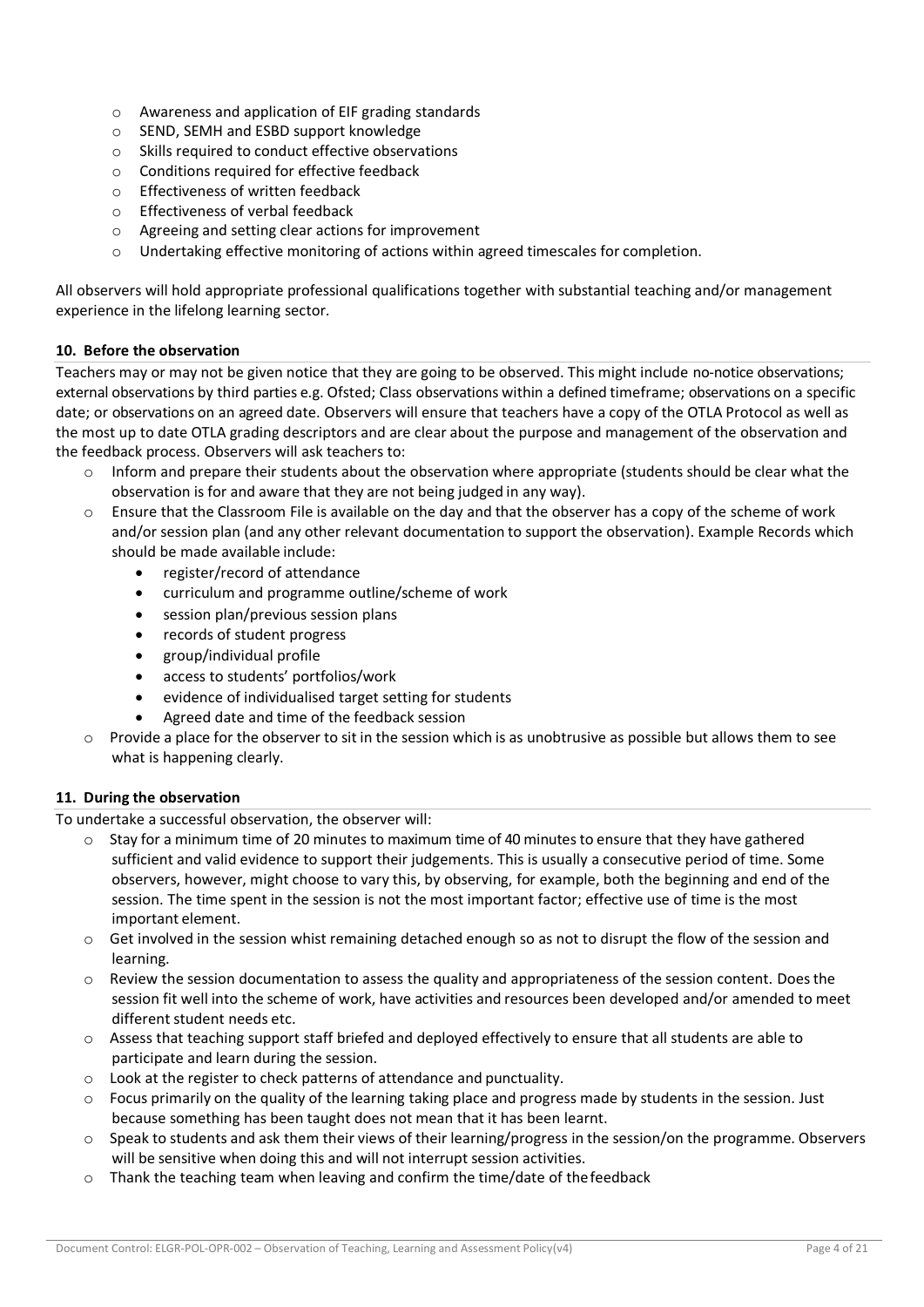#### Questions to ask students

|         | <b>About the session:</b>                                            | About their programme:                                                        |  |
|---------|----------------------------------------------------------------------|-------------------------------------------------------------------------------|--|
| $\circ$ | How typical is this session?                                         | Why did you choose to come onto College / School?                             |  |
| $\circ$ | What have you learned today that you did not knowbefore?             | Are you learning what you set out to do?                                      |  |
| $\circ$ | What can you do now that you could not dobefore?                     | What access do you have to IT resources to support your                       |  |
| $\circ$ | How well have you been able to follow the content of the session?    | development?                                                                  |  |
| $\circ$ | How does this session link to previous work you havedone?            | Do you feel comfortable asking questions during the class?                    |  |
|         |                                                                      | Does the teaching on this programme provide a variety of activities?          |  |
|         |                                                                      | How is Equality and Diversity promoted in yourclasses?                        |  |
|         |                                                                      | How do you use your learning outside of theclass?                             |  |
|         |                                                                      | What links are made during sessions to employment?                            |  |
|         |                                                                      | Is the programme what you expected it to be?                                  |  |
|         |                                                                      | What information advice and guidance have you been given; When                |  |
|         |                                                                      | was IAG given? Who provided IAG?                                              |  |
|         | About assessment and progress:                                       | <b>About other matters:</b>                                                   |  |
| $\circ$ | Do you feel that you are learning and making good progress with your | What health and safety instructions have you been given?                      |  |
|         | studies?                                                             | Is the college venue suitable / class time convenient? (E.g. public           |  |
| $\circ$ | How does the Teacher check that you understand the content of the    | transport availability, travel time, car parking, security, other facilities) |  |
|         | session?                                                             | What would you do if you thought you or another member of the group           |  |
| $\circ$ | Have you had any work marked so far? If so, was the feedback useful  | was being bullied / mistreated?                                               |  |
|         | and did it tell you what you need to do toimprove?                   | What do you know about how to keep yourself safe online?                      |  |
| $\circ$ | Have you got any qualification targets you are working towards?      | Do you know how to feedback compliments, make complaints and                  |  |
| $\circ$ | Have you been set personal success targets? If so, can you give an   | comments?                                                                     |  |
|         | example?                                                             | What do you know about prevent and keeping yourself safe?                     |  |
|         |                                                                      | Are there any other comments you would like to make?                          |  |
|         |                                                                      |                                                                               |  |

## **12. After the observation: Feedback and actions for improvement**

To be effective, the feedback meeting should be held as soon as possible but no later than one week following the observed session. The feedback meeting will normally last no more than half an hour. The purposes of the feedback session are:

- o To support colleagues in their professional practice
- o To provide constructive feedback on the observed session
- $\circ$  To engage in a professional dialogue and share teaching and learning strategies
- $\circ$  To identify what worked well and why and what worked less well and why
- $\circ$  To match the strengths and areas for improvement to agreed teaching and learning standards and grade (if appropriate) these using the common grading descriptors
- o To agree actions which will maintain or improve the standards of teachingand learning using an action plan set to clear timescales.
- o Agree a date and time to communicate to agreed monitor actions

#### *During the feedback session:*

- o The observer will go through their evidence and judgements recorded on the observation evidence form
- $\circ$  The Teacher needs to be prepared to discuss what happened in the session try not to be defensive
- o The Teacher needs to be prepared to discuss strategies for development andimprovement
- $\circ$  The Teacher will be asked to agree actions to maintain or improve the standards of teaching and learning
- $\circ$  The Teacher will need to sign and complete any appropriate documentation relating to the observation process

#### **13. Managing effective developmentalfeedback**

Feedback helps us to become more aware of what we are doing and how others view it. To be helpful, it needs to be given in a direct and supportive way. All comments should be constructive and should be supported by clear evidence examples. Feedback following a session observation should enable Teachers to acknowledge their strengths and focus on any areas which require development and improvement.

Feedback should be given as soon as possible after the observation, in a situation of privacy and with no interruptions. Both parties should be aware of the time available for the feedbackin advance of the meeting.

At the beginning of the feedback it is helpful to restate the purpose and structure of the meeting and, where necessary, to check or clarify any points from the session. (This is often a good way to immediately involve the Teacher in the conversation. Remember, monologues have not got a good success rate in changing practice!)

It is important to highlight when the feedback is beginning. There is more than one way to structure the feedback. The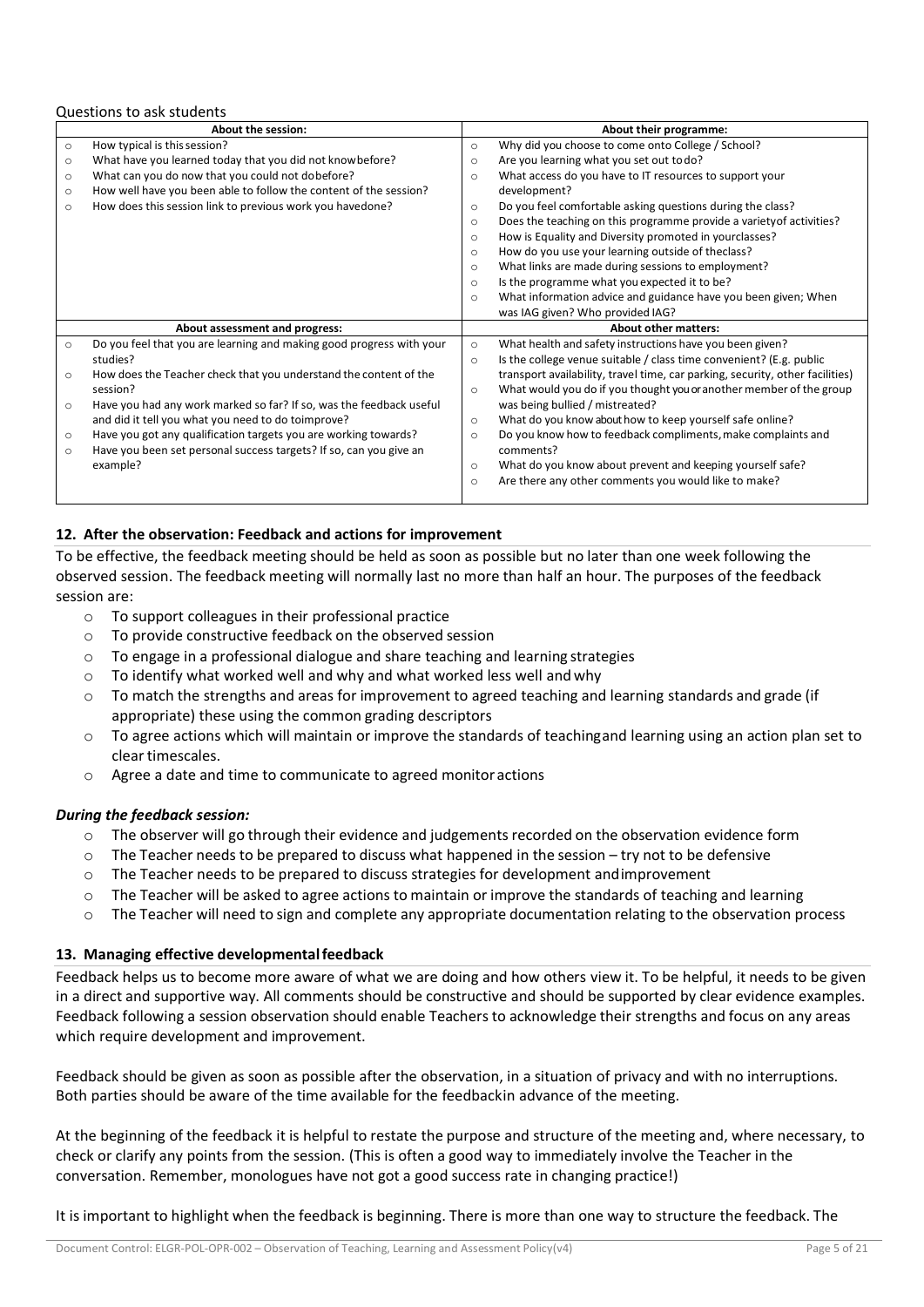observer should focus on how effective the session was in enabling learning to take place. At the end of the feedback, the observer should re-cap the main points and check that the Teacher has heard and understood the key messages.

For feedback to be successful, the Teacher needs to own and agree the key findings. For this to happen there should be a professional dialogue. Remember, you are not inspectors, your role is to work with your colleagues to support them to improve the quality of the learning experience for every student in the organisation. To do this you need to take them with you. This does not mean fudging the evidence in any way, but it does mean that you need to think about how you are going to present your findings.

## **14. Key points in giving feedback**

**Focus on the key messages** – strengths and areas for improvement – and give the **amount** of information or comment that the individual can take in at one time. If you say everything in minute detail, you may overload the Teacher so that he or she remembersnothing.

**Use examples/models of good practice** which are available in the curriculum area or in the service. Use **questions** and **prompts** to encourage **reflection and discussion.**

Ensure that the **language** you use **reflects the grade and the judgements** made in the session. I.e. don't start the feedback with, "That was a really good session," when you know that you have graded it as requires improvement.

Focus on the **behaviour**, not the person: e.g. 'The late start of the session sets a bad example to the students' not 'You're always late, don't you possess an alarm clock?'

Focus on **what you've seen or heard**, not on what you guess are the reasons for it: e.g. 'The session plan did not record any learning objectives or outcomes so there was no way of gauging student progress or attainment', **not** 'I know you don't like paperwork or see the point of it, but you can't just keep ignoring it.'

**Be specific rather than generalising**. If you find yourself wanting to say, 'You always …' or 'You never check:

- a) Do I have examples to discuss?
- b) Have I really never seen her or him do this or anything! right?

Share ideas and information rather than giving prescriptive advice: e.g. 'I wondered if …'; 'I thought …' I felt …' (not 'You ought …') The exception to this is when you observe anything which is unsafe or unprofessional or which in any way undermines the personal or academic good of the student/s. The response in these circumstances is always, 'You must/must not…'

**Listen** closely to the responses from the Teacher: this is a professional dialogue; you need to hear and acknowledge the Teacher's viewpoint and perspective. This can often lead to really effective professional sharing. However, you also need to use your professional judgement to gauge and respond to what the Teacher has to say i.e. there is usually some defensiveness displayed when you are pointing out areas for improvement and you will need to respond to and manage this appropriately. Review/recap key points. Ensure that feedback leads to agreed **actions for improvement**

#### **15. Giving difficult feedback**

It can be tempting to avoid giving difficult messages but ultimately, if you do not provide this feedback who will? It is your responsibility as an observer to judge the session fairly and objectively, supporting your judgements with clear examples of practice. If difficult messages have to be shared you should:

- $\circ$  Be direct and avoid any ambiguities
- o Do not be apologetic about what you have to say
- o Focus on the impact on the learning
- o Use examples to support your findings
- o Listen to what the Teacher has to say and acknowledge their viewpoint even if you do not agree with it
- $\circ$  Keep calm; if challenged, re-iterate the key issues and the evidence underpinning them
- o Try to find solutions identify achievable targets

#### **16. Checking Feedback**

Feedback should be checked to ensure that it has been received and understood. You can do this by: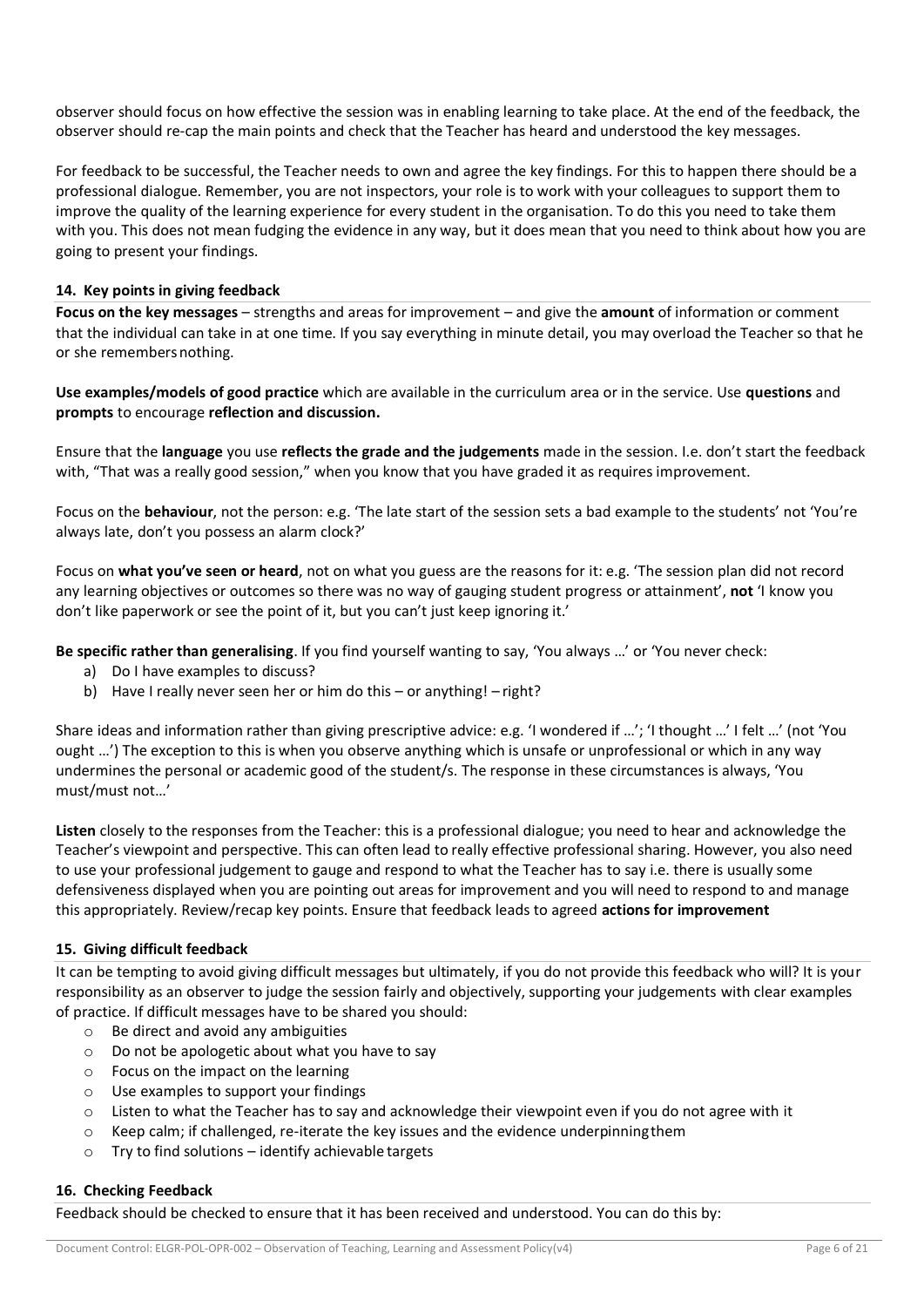- o Summarising the feedback at intervals and as you finish
- o Actively encouraging comment and questions
- $\circ$  Checking whether the Teacher has heard the positive feedback as well as the negative, and whether or not they accept and can own it
- o Ensuring that the written pro-forma is an accurate record of the strengths and areas for improvement shared and discussed in the feedback session

# **17. Agreeing Actions**

When you have shared the evidence and grade, you need to agree subsequent action to improve performance. If the feedback stops at this point, there is no guarantee that any change of behaviour, performance, knowledge or skill will result:

- o Be realistic: don't set a target which you know will not be achieved.
- o Set smart targets don't procrastinate remember this is about raising standards. Be direct but supportive.
- o Be aware of current staff development training opportunities available.
- o Link targets to regular keeping in touch meetings to offer support and monitor performance; review targets within performance management meetings.
- $\circ$  Use examples and models of good practice to support agreed actions where appropriate
- $\circ$  Ensure that the Teacher receives the OTL evaluation form and sends this back to the appropriate manager
- $\circ$  Observer completes the observation evidence record and ensures that the Teacher receives a copy of this

# **18. Receiving Feedback**

- o Listen carefully take time to think so that you can formulate yourresponses
- $\circ$  Ask for examples: remember that all observation judgements must be evidence based
- $\circ$  Try not to be immediately defensive, if you are, you might not hear what is actually being said: this is not a judgement on your overall professional practice and competence, the discussion is about **one** observed session
- $\circ$  Check what is actually being said: if need be ask for it to be repeated and don't be afraid to ask for clarification
- o Use the observation and the feedback as a development opportunity: remember, constructive, focused feedback is one of the surest and fastest ways of improving professional practice

# **19. Feedback Summary**

**Timing**: it is helpful to give feedback as soon as possible after the observation while it is fresh in both your minds. BUT if the Teacher is agitated or upset, hold it until they can hear it clearly. Always give them the opportunity to discuss your feedback.

**Being direct**: it can be difficult sometimes to share the areas for improvement with a colleague. It is confusing, though, if you drop hints or generalisations, or leave with a general encouragement to 'do better' without describing precisely what they might have to do to be better.

**Congruence:** Ensure that language/grade descriptors used match the observation judgements and grades (Your written and verbal evidence should match).

**Give feedback about things the person can do something about** e.g. 'I wondered if it would help to give yourself time to arrive before the session and get ready calmly, so you help set a controlled atmosphere … (*not* 'Don't be such a worrier!').

**You might need help, support or encouragement yourself**. If you are uncomfortable in advance with giving the feedback, ask to be shadowed in the session by a colleague. Don't be afraid to seek support yourself.

**And finally**, remember that none of this is personal; it is about providing the best quality teaching and learning experience for every student in your organization.

# **20. Appeals Procedure**

It is hoped that the clear evidence guidelines and the transparency of the observation of teaching and learning process will eliminate situations which necessitate an appeals procedure. Following a teaching and learning observation, the Teacher will receive both verbal and written feedback. If the Teacher disagrees with any points made by the observer or with any aspect of the observation process, the Teacher and observer should try to resolve the differences through discussion. If this does not resolve the situation, then the Teacher should contact the Director or Deputy Director of Further Education. This may result in a re-observation with a different observer but with the same group of students, or with a different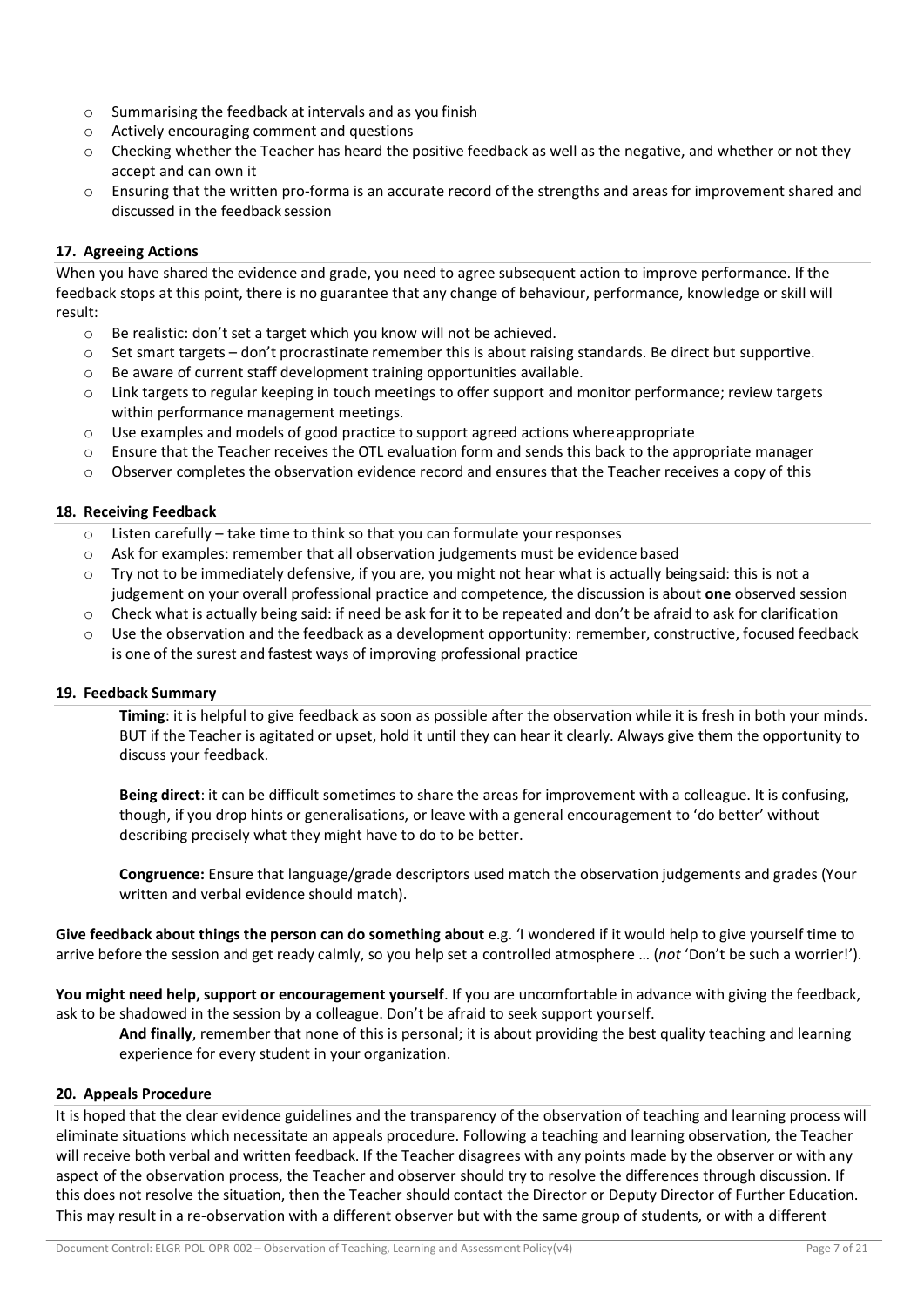group of students.

## **21. Moderation of Observation Evidence and Judgements**

The **Quality Forum** will undertake standardisation and moderation activities to ensure the rigour, consistency and validity of observation evidence, judgements and grades. This might include:

- o paired observations
- o observer training sessions
- o observer team meetings
- o formal sampling of evidence forms

The **Quality Forum** will scrutinise the evidence recorded on observation forms against the following criteria:

- o Are all the data sections complete?
- o Is there a good practice section?
- o Is the evidence sufficient to support the judgements and grade?
- o Is there sufficient evidence about learning progress?
- o Are examples used to support judgements?
- o Is the evidence consistent with the grade? Are there any contradictions?
- o Does the 'narrative' match the key strengths and areas forimprovement?
- o Is there a summary?
- o Does this start with a clear judgment on the session?
- $\circ$  Are clear actions to maintain or improve the quality of teaching and learning recorded?
- $\circ$  The monitoring procedures for following up and monitoring of the completion of actionplans
- o Moderation of evidence confirms or amends the judgements and grades awarded. This means that grades can stay the same or be changed – higher or lower - following a **Quality Forum** moderation panel. This formal examination of observation evidence is a key part of the quality improvement strategy.

#### **22. Monitoring arrangements**

This policy will be reviewed every 12 months but can be revised as needed.

| <b>Impact of non-compliance</b> |                                            |                                              |                                                                                      |     |            |  |
|---------------------------------|--------------------------------------------|----------------------------------------------|--------------------------------------------------------------------------------------|-----|------------|--|
|                                 |                                            | Staff:                                       | Disciplinary action, prosecution                                                     |     |            |  |
|                                 |                                            | Student:                                     | Not applicable                                                                       |     |            |  |
|                                 | Legislation/organisational:                |                                              | Reputational damage, litigation, statutory and non-regulated compliance. prosecution |     |            |  |
|                                 |                                            | Compliance lead:                             | <b>Quality Forum</b>                                                                 |     |            |  |
|                                 |                                            | <b>Policy Reference:</b>                     | ELGR-POL-OPR-002                                                                     |     |            |  |
|                                 |                                            | Version:                                     | 4                                                                                    |     |            |  |
|                                 | <b>Agreed policy location:</b>             |                                              | DatabridgeMIS                                                                        |     |            |  |
|                                 | Does the policy require Governor approval? |                                              | <b>No</b>                                                                            |     |            |  |
| <b>Approval</b>                 |                                            |                                              |                                                                                      |     |            |  |
|                                 | <b>Prepared by</b>                         | Approved by<br><b>Counter Signatory</b>      |                                                                                      |     |            |  |
| Scott Roberts (Assoc. CIPD)     |                                            | <b>Richard King</b>                          | Tony Brown                                                                           |     |            |  |
|                                 | 01/09/2021<br>01/09/2021<br>01/09/2021     |                                              |                                                                                      |     |            |  |
|                                 |                                            |                                              |                                                                                      |     |            |  |
|                                 | Head of Corporate Services                 |                                              | Director of Schools, Pre 16 Education                                                | CEO |            |  |
| <b>Version Control</b>          |                                            |                                              |                                                                                      |     |            |  |
| Version                         | Date                                       | <b>Revision</b><br><b>Review Date</b>        |                                                                                      |     |            |  |
| $\mathbf{1}$                    | 04/09/2019                                 | <b>First Edition</b><br>04/09/2020           |                                                                                      |     |            |  |
| $\overline{2}$                  | 10/02/2020                                 | Policy review and update.<br>09/02/2021      |                                                                                      |     |            |  |
| 3                               | 01/09/2020                                 | Reviewed for new Academic Year<br>31/08/2021 |                                                                                      |     |            |  |
| 4                               | 01/09/2021                                 | Policy Reviewed                              |                                                                                      |     | 31/08/2022 |  |
| 5                               |                                            |                                              |                                                                                      |     |            |  |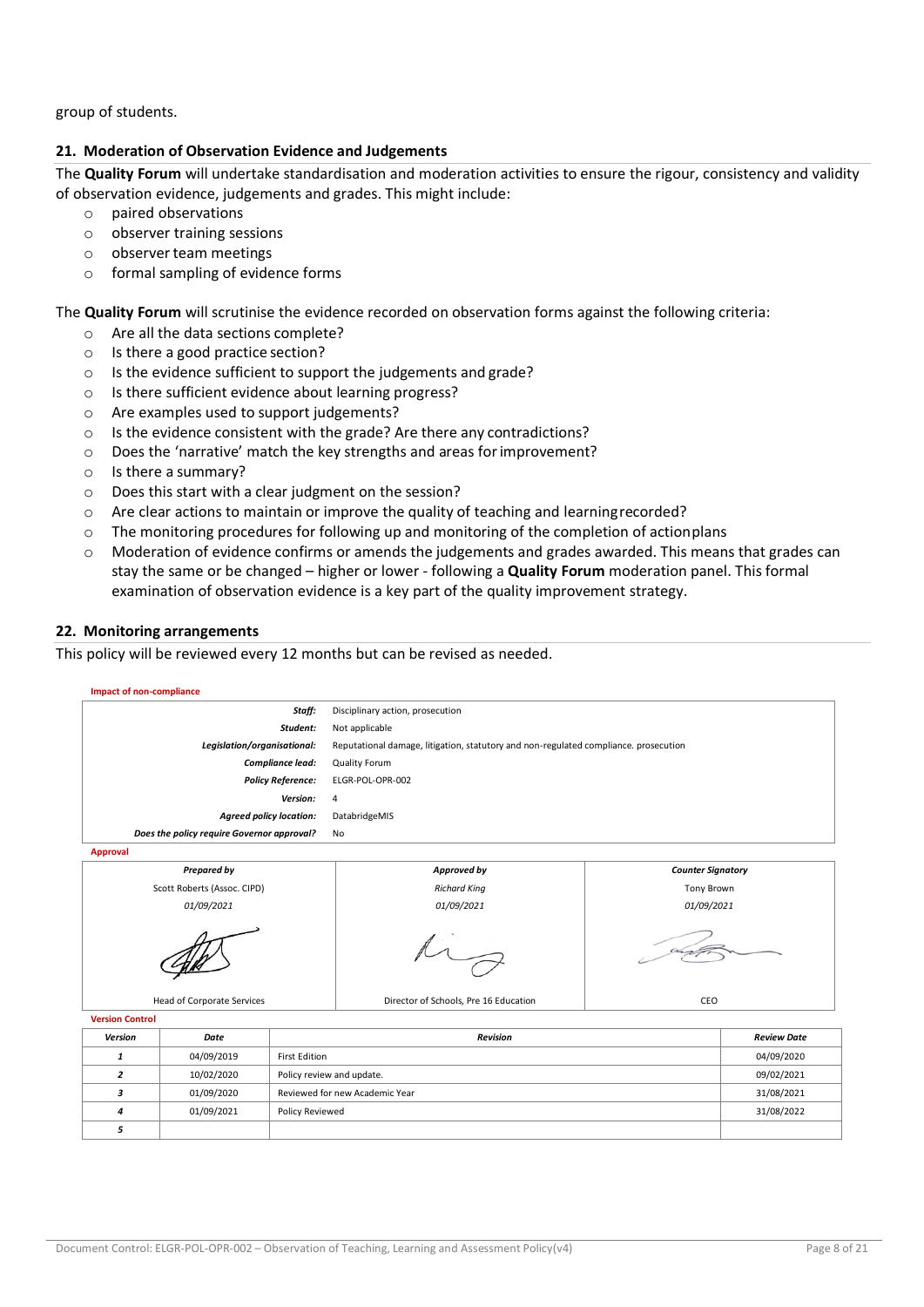# **Appendices**

## **Information and Guidance for Observers, Teachers and Assessors and Support Staff:**

#### **Teaching, Learning & Assessment Standards**

## **Inclusive teaching and learning strategies**

- $\circ$  Is curriculum intent effectively implemented and has impact on student learning?
- o Are student preferred learning styles/needs used to inform planning i.e. co-production?
- $\circ$  Are teaching and reference materials free from stereotypical images, language and bias
- o Are equal opportunities and anti-discriminatory practices modelled by the Teacher?
- o Are all students valued, encouraged to contribute and involved in the session?
- o Are different ability levels planned for and managed in session?
- o Do students receive appropriate individual support in the session?
- o Is the learning environment suitable and safely equipped?
- o Are students with additional support, including Teaching Assistants making good progress?

## **Learning Standards**

- o Are students suitably challenged by the session content? Does it hold their interest and attention?
- o Is attendance good?
- $\circ$  Is there a productive atmosphere? Do students feel able to question and comment?
- o Are students actively involved in the session? Are their responses appropriate?
- o Do students work well on their own? Do they manage tasks/time well?
- o Do they co-operate with each other and the Teacher?
- o Do students understand assessment? Does feedback improve learning?
- o Does standard of work match individual learning goals?
- o Have all students achieved stated objectives of session?

#### **Assessment Standards**

- $\circ$  Do students show a level of independence, perseverance and initiative appropriate to work at this level?
- o Have they developed skills appropriate to the curriculum/vocational area?
- o Do they understand underlying principles and ideas?
- o Can they apply their knowledge/skills appropriately?
- o Have all students reached an appropriate standard for the level and stage reached in the learning programme?
- o Are outcomes for students cross-referenced in the planning documents such as SOW, Session Plans, PST trackers etc, where appropriate?

# **Equality & Diversity**

When observing sessions, observers need to remember that discrimination can be based on age, class, disability, ethnicity, gender, religious beliefs, race and sexual orientation. When assessing the quality of the learning experience, therefore, for every student in the group, the observer should consider the following:

- $\circ$  The Teacher uses language which is appropriate and non-discriminatory
- o The Teacher manages discussion/comments from other students to ensure student language is appropriate and non-discriminatory
- $\circ$  The Teacher presents material in a way which is sensitive to issues of equality and diversity
- o All resources are produced with consideration to positively represent the wide and diverse range of students accessing provision
- $\circ$  Resources are adapted where appropriate to meet the specific needs of Individual students. Examples include large print on coloured paper, using symbols etc.
- $\circ$  Teaching styles are varied and reflect and meet the needs of the range of learning styles within the group
- o All assessment is fair and does not discriminate against any student
- $\circ$  Students are enabled to evaluate the programme and Teacher in an open and where appropriate anonymous way.

#### **Direct Learning Support**

When observing direct learning support, the observer might find it helpful to consider the following: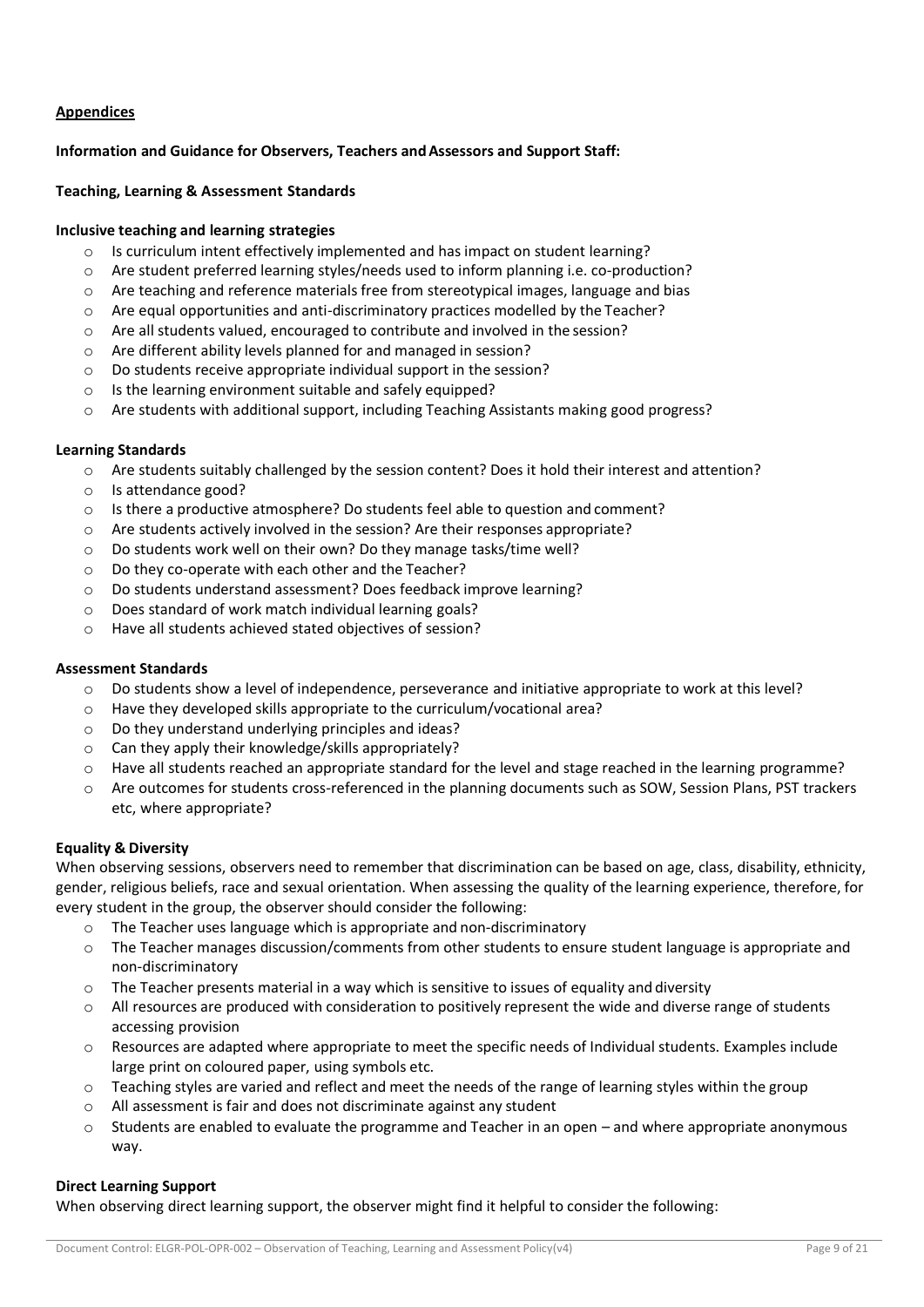# **Instructors / Teaching Assistants**

- o Does the TA have a copy of the session plan?
- o Has the TA received copies of any resources to be used in advance of the session?
- o Is the role of the TA clearly identified on the session plan?
- o Is the TA punctual?
- o Does s/he have appropriate learning support records to record activities and progress?
- o Is the TA using language at an appropriate level for the student/s?
- $\circ$  Has the TA prepared or modified any learning aids/resources to support the student/s to achieve their learning objectives?
- $\circ$  Is any assistive technology requested, in place, appropriate and working? Is s/he a specialist in the vocational area?
- $\circ$  Is there effective interaction between the TA and the Teacher?
- o Is the TA well-used in the session or does s/he look under-used at any stage?
- $\circ$  Is the TA responsive to the needs of the student/s without doing their work for them? Does the TA divide his/her time well between students needing support?
- o Does the TA demonstrate respect and value for each individual?
- o Are equal opportunities and anti-discriminatory practices modelled by the Teacher and TA? Do the TA use appropriate strategies to sustain the student/s interest?
- o Does the TA involve the student in the identification and recording of their progress?
- $\circ$  Are records relating to the student receiving direct learning support stored in a way which is sensitive to confidentiality and data protection?

# **Students**

- o Are students suitably challenged by the session? Does it hold their interest and attention? Do they feel able to question and comment when working with theTA?
- o Do they take an active part in the session or do they look isolated? When they contribute to the session are their responses appropriate?
- o What learning progress does each student make as a result of the support they receive? What is the standard of work in their files/portfolios?
- o How are they progressing through theirassignments?
- $\circ$  Is there evidence that TAs have been able to support students to address actions for improvement following assignment feedback?
- $\circ$  Are students making sufficient progress to achieve their learning goal/qualification or to reach their individual targets

# **Please note that direct learning support does not include care or voluntary support. However, the Teacher is responsible for the effective deployment and management of all learning support in sessions.**

# **Embedded or Discreet Functional Skills**

# **Questions to ask re the FS needs of the students**

- o What FS are needed for theprogramme?
- o What FS needs assessment has therebeen?
- o What strategies are in place for supporting individualswith FS needs?
- o Has support been accepted or rejected by anyindividuals?

# **Evidence indicators in sessions where FS needs are being met and where support is effective**

- o The Teacher knows the individual FS needs of the students and this is evident in the schemeof work, session plan and any resources designed to support learning activities
- $\circ$  Referencing in the scheme and session plan reflects the level of main programme / level of student
- $\circ$  There is evidence through student's work of commenting on spelling, grammatical punctuation and calculation mistakesetc
- $\circ$  The language used in the teaching is appropriate for the level of the students and apart from essential/technical terms, matches that referenced in the FS Curricula
- o Activities and resources are differentiated to meet individual FS needs
- $\circ$  All students are happy and able to communicate. When this is not the case, the Teacher is aware of what is not working andwhy
- o There is evidence of joint planning/training
- o involving vocational programme teams, skills for life specialists and learning support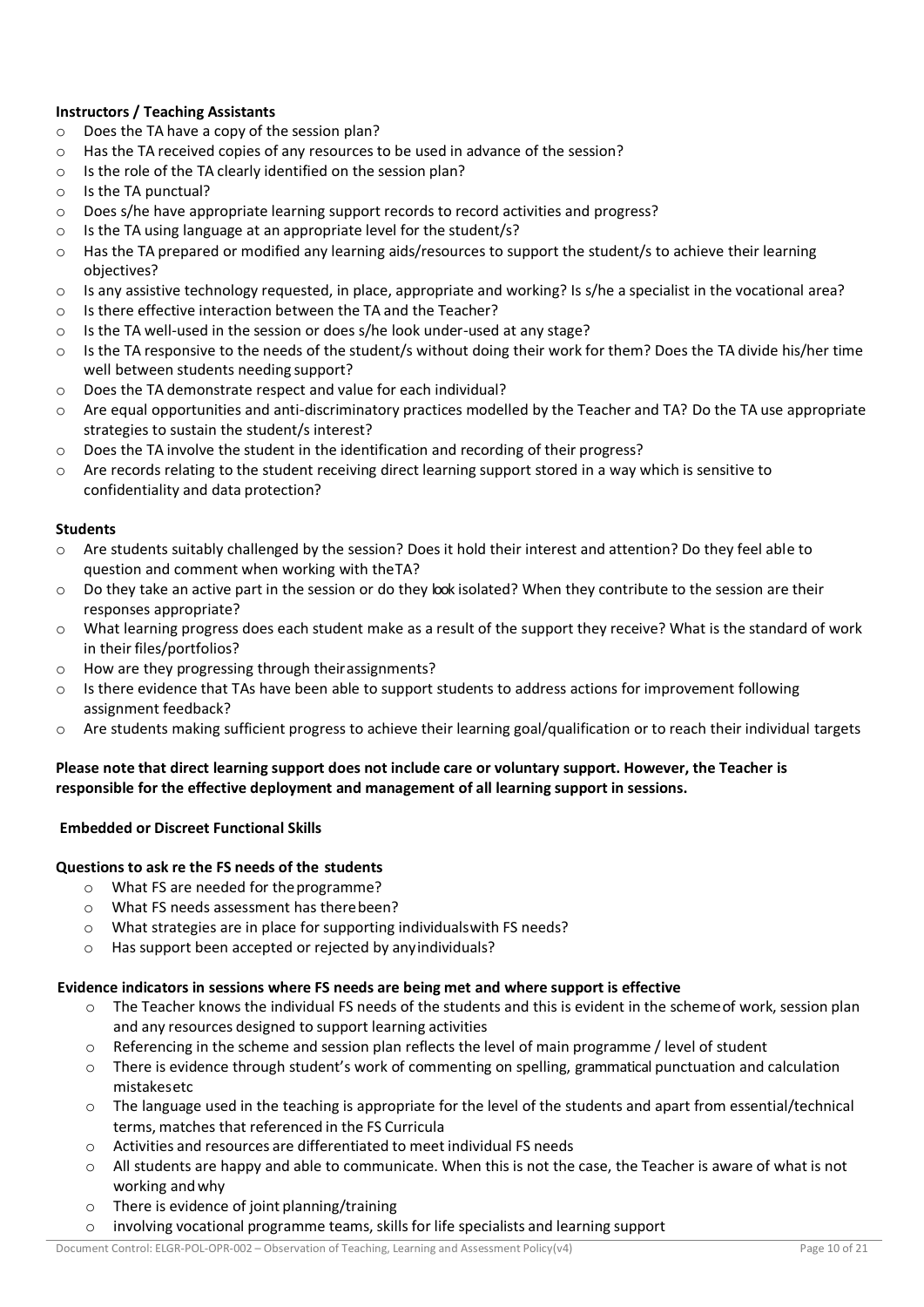- o The Teacher takes advantage of all opportunitiesto develop skills
- $\circ$  FS support is structured and integrated into the programme planning and delivery

# **What indicators might there be for observers that individuals have functional skills needs?**

- o Avoidance techniques
- o Are students making excuses?
- o Are any students unusually quiet, reserved or unusually brash?
- o Are any students always volunteer others to avoid having to undertake a task themselves?
- o Are any students regularly avoiding activities?
- o Students not progressing / achievingoutcomes
- o The work produced indicates some needs. (e.g. spelling, difficulty with simple numerical tasks, regularly misunderstanding written tasks or missing sections out etc.)
- $\circ$  The time taken to produce work/complete tasks is comparatively long for some students?

# **Issues to discuss/questions to ask when you identify that FS needs are not being met**

- o Does the Teacher have relevant information on students' identified literacy and numeracy needs/level?
- $\circ$  Does the Teacher understand which skills for life are involved in their sessions and the impact on learning that this can have if needs are not supported/metin some way?
- o Does the Teacher understand the need to record any skills for life needs identified?
- $\circ$  Is it that the Teacher has not identified the need, or that they are unaware of strategies for supporting students with skills for life needs (both within their own teaching practice and through additional support)?
- $\circ$  Has the Teacher been given any guidance/support to embed SfL within their subject?
- o Has the Teacher undertaken any SfLtraining?

# **Observing SEND**

The same teaching and learning standards and common grading descriptors apply when observing provision for students with learning difficulties and/or disabilities as for any other student.

Some aspects of teaching and learning, however, will need particular emphasis or application for students who are working to individual targets and might require specialist support to enable them to achieve their learning goals.

# **Planning**

- o Does planning relate to baseline assessment and personal success targets? Are all records available?
- o Is there a clearly structured scheme of work, appropriate for individual learning needs?
- o Are support / specialist staff clearly deployed?
- $\circ$  Does planning provide evidence of multi-disciplinary approaches tomeet individual needs?

# **During the session**

Are individual learning targets shared with students and relevant support staff?

- $\circ$  Is the Teacher up to date/knowledgeable in subject area and aware of the impact of disability on learning?
- o Are communication, literacy, numeracy and language support accurately identified and effectively addressed within session activities?
- o Are activities appropriate? Do staff have realistic expectationsof students?
- $\circ$  Are multi-sensory approaches used to support students?
- o Are health and safety practices adhered to and reinforced? Are risk assessments in place?
- o Are an appropriate range of specialist/resources used effectively to promote individual learning?
- $\circ$  Are clear directions given? Are these re-enforced by written/signed/symbol guidance where appropriate?
- o Are learning support staff effectively managed and deployedwithin the session?
- o Do staff use appropriate behaviour strategies effectively, skilfully and consistently?
- o Are all students treated with dignity and respect?

#### **Learning Standards**

- o Are students appropriately challenged by the session content? (With reference to assessment and targets)
- o Are students actively involved in the session? Are their responses appropriate? Do they co-operate with each other and with staff?
- o Where appropriate, do students work well on their own? Do theymanage tasks/time well?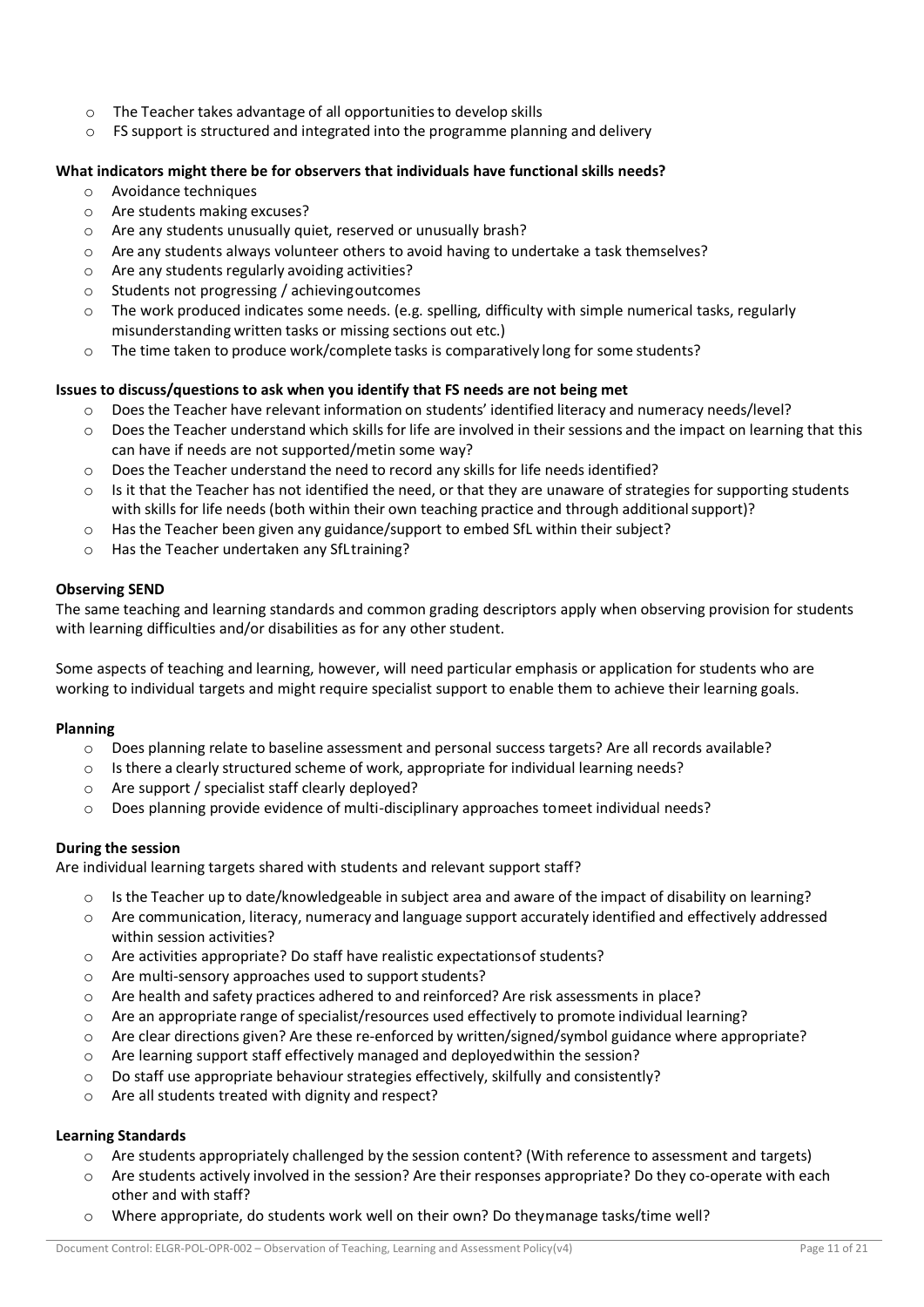- o Are they encouraged to understand alternatives and make choices?
- $\circ$  Do students understand assessment and are they aware of the progress they aremaking?
- o Have all students achieved identified individual objectives/targets? Have they maintained/developed skills, increased knowledge, improved confidenceetc?

## **Assessment Standards**

- $\circ$  Do students show a level of independence, perseverance and initiative appropriate to level of work and/or their individual learning targets?
- o Are students developing skills which will promote independence andaid transition?
- $\circ$  Does standard of work match baseline assessment and individual learning goals?
- o Are students working at an appropriate pace for their identified level of ability?
- o Are small steps of learning noted, shared, recorded and celebrated? Is progress rigorously monitored; and are students aware of their progress?
- o Are students entered appropriately for external awards? Is standard of work appropriate to achieve award?

# **Guidance for Observing Reviews (AR Format on Progress Days)**

All the key elements of a good session should be present in a group One to One, additional distinguishing features that raise the level of group reviews are:

- o Teacher in depth knowledge of individual students
- $\circ$  Use of confidence building strategies andencouragement to achieve known potential
- $\circ$  Clear, explicit student understanding of One to One activity and what they are trying to achieve
- o Specific reference to external requirements/information distilled for group
- o Exam entries/tracking procedures
- o Review and monitoring of individual progress
- o Clear records of individual progress

# **Observing One to One Reviews**

Observers will not observe One to Ones that involve Teachers discussing personal matters, but observations can take place to observe 1-1 target setting and progress review sessions. Such sessions will contain valuable evidence of how provider policies are translated into action and whether the policies are effective at motivating and raising overall student effort and attainment. In this regard the criteria related to learning within Key Question Two, as follows, should be fully considered:

# **The extent to which all students**:

- $\circ$  acquire knowledge and skills, developideas and increase their understanding become confident in what they are doing.
- o understand how well they are progressing and what they need to do to improve work productively and make effective use of their time
- $\circ$  are interested in their work and able to sustain their concentration. think and learn for themselves
- $\circ$  make use of the resources available to them, for example in libraries and ICT suites
- $\circ$  show determination to complete assignments on time and see problems through to resolution
- $\circ$  are prepared to seek help and act on the advice they receive"

# **Within a One to One there should be:**

- o Venue is suitable for a private discussion with no distractions
- o Clear aims and objectives i.e. an agenda for the session
- o A clear review of progress to date and negotiating on future, short-termSMART targets
- o Good listening skills
- o The ability to help the student to evaluate their own performance and to set theirown SMART targets
- o Updating the student's tracker
- $\circ$  Opportunities for the student to raise issues of personal interest/concern. Coaching support to help overcome study orother problems
- o Evidence of the student addressing or being set targets to address Ofsted criteria
- $\circ$  Awareness of own limitations and when to refer to expert guidance or pastoral support
- o Promotion of links with family and friends to encourage support for learning,future career plans and attendance at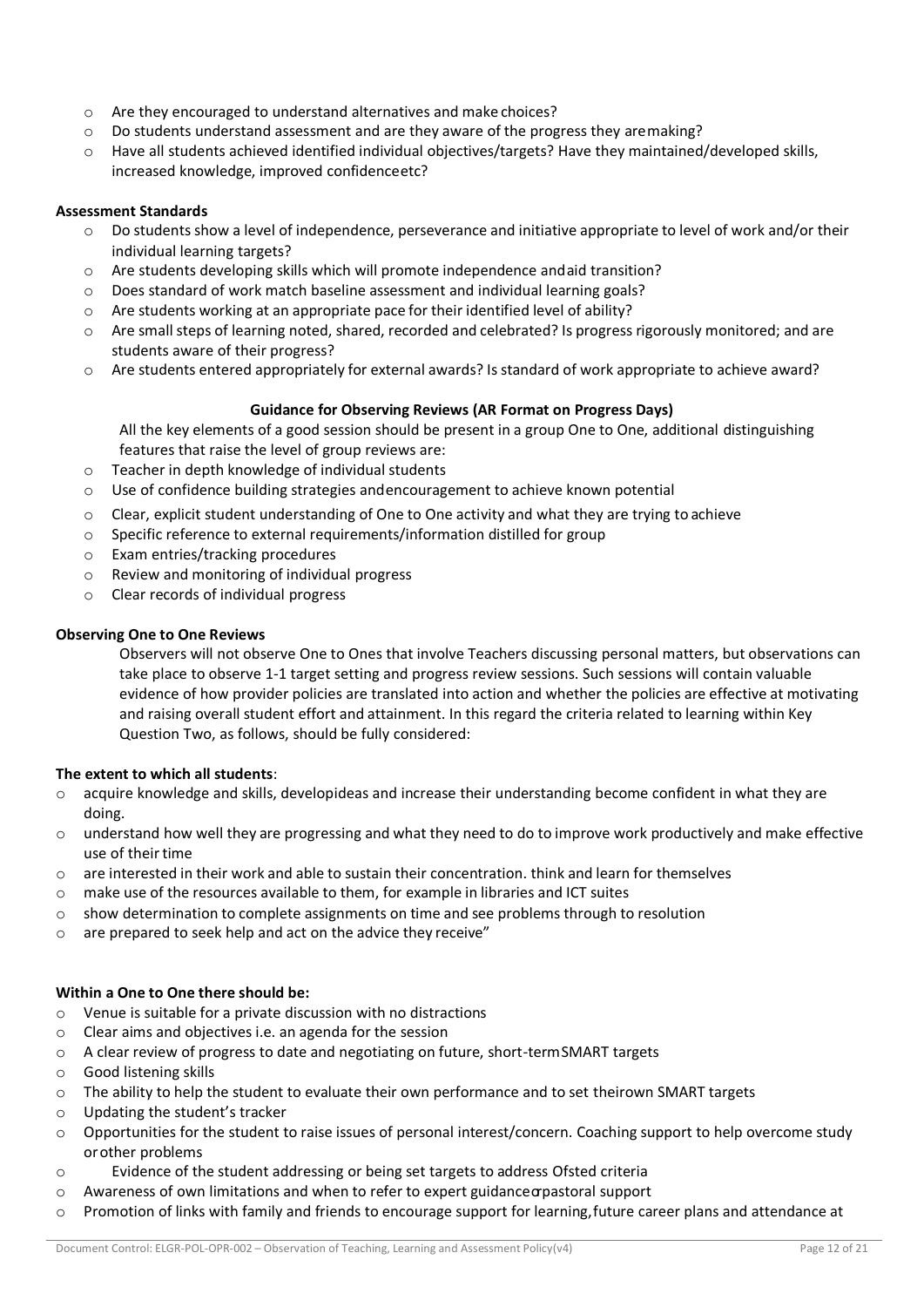progress meetings

- o Motivates to achieve full potential
- o Ends in a positive manner.

## **Observing work related learning activities**

#### **The main sources of evidence for the assessment of work-based learning include:**

- $\circ$  Ensure when you are writing the narrative that you capture evidence of learning/progress strengths and areas for improvement as well as teaching as evidence of learning is crucial when considering the grade.
- o Record examples of strengths and areas for improvement. For example, if planning is a strength say why or if different learning needs are not met state what the impact of this is It is very important that observers complete the observation evidence record as well and as completely as possible. This is because the evidence on the form provides a clear record for the Teacher in relation to what worked well in the session and why and what needs further improvement and development and why. Also, after the observation and feedback are complete, the only evidence and record of this is in the record.
- o When observations are moderated to ensure the rigour, validity and consistency of the observation process and the judgements and grades awarded, the moderation will focus on the quality of evidence recorded in the observation evidence record. This does not mean that you have to write an essay and spend many hours after the observation completing the form. It does mean, however, that you do need to be aware of some key elements when completing the observation evidence record
- o authorised witness testimonies
- o employer feedback
- o records of assessment and observation of students' performance
- $\circ$  records of discussions with staff responsible for students' performance students' portfolios
- o students' responses to written and oral questioning.

Observers can observe the teaching and learning of practical skills in many different settings, for example learning resource centres, workshops, studios, laboratories, salons, kitchens, sports halls, simulated work environments and places of employment. They may observe the start of practical sessions and return later in the session to assess the progress students have made. Matters that are particularly relevant to the judgement of practical sessions include:

- $\circ$  whether the balance between the teaching of theory and practical skills is appropriate.
- $\circ$  whether students have a sufficient grounding of theory before starting the relevant practical work
- $\circ$  the safety and suitability of the environment for the practical activity and the number of students expected to attend
- $\circ$  whether the activities reflect current commercial or industrial practice the quality of the equipment and other learning resources
- o the quality of Teachers' demonstrations of practical skills
- o whether students have enough time to practise and develop their skills
- o whether there is a clear distinction between practice and work for assessment
- $\circ$  whether Teachers divide their time equitably between all individuals in the group, and are
- o whether students are achieving appropriate standards, which should approachcommercial or industrial standards, towards the end of their programme
- o whether functional skills are integrated effectively

# **Guidance for Effective Completion of Observation Evidence Records**

Reflect the session title accurately, e.g. health and safety, this is week six on safe manual handling.' This enables anyone moderating the session to have some clear insight into the session purpose.

If there is a narrative section on your observation evaluation record the 'story' of the session. This chronological sequence of events will help you to identify key strengths and areas for improvement and will support your feedback to the Teacher. It also provides key evidence when observations are moderated (It is often helpful to write the story of the session and then summarise your judgements in the last 10 or 15 minutes of the session):

- Ensure that all the data sections of the form are completed as this information will used in data analysis of the observation system.
- $\circ$  Use the OTLA teaching and Learning Standards checklist as an aide-memoire during the observation; this will ensure that you have considered teaching, learning and attainment
- $\circ$  If there is a context section on your observation evidence record complete this as soon as you start the observation. For example, 'A 4-week module on health'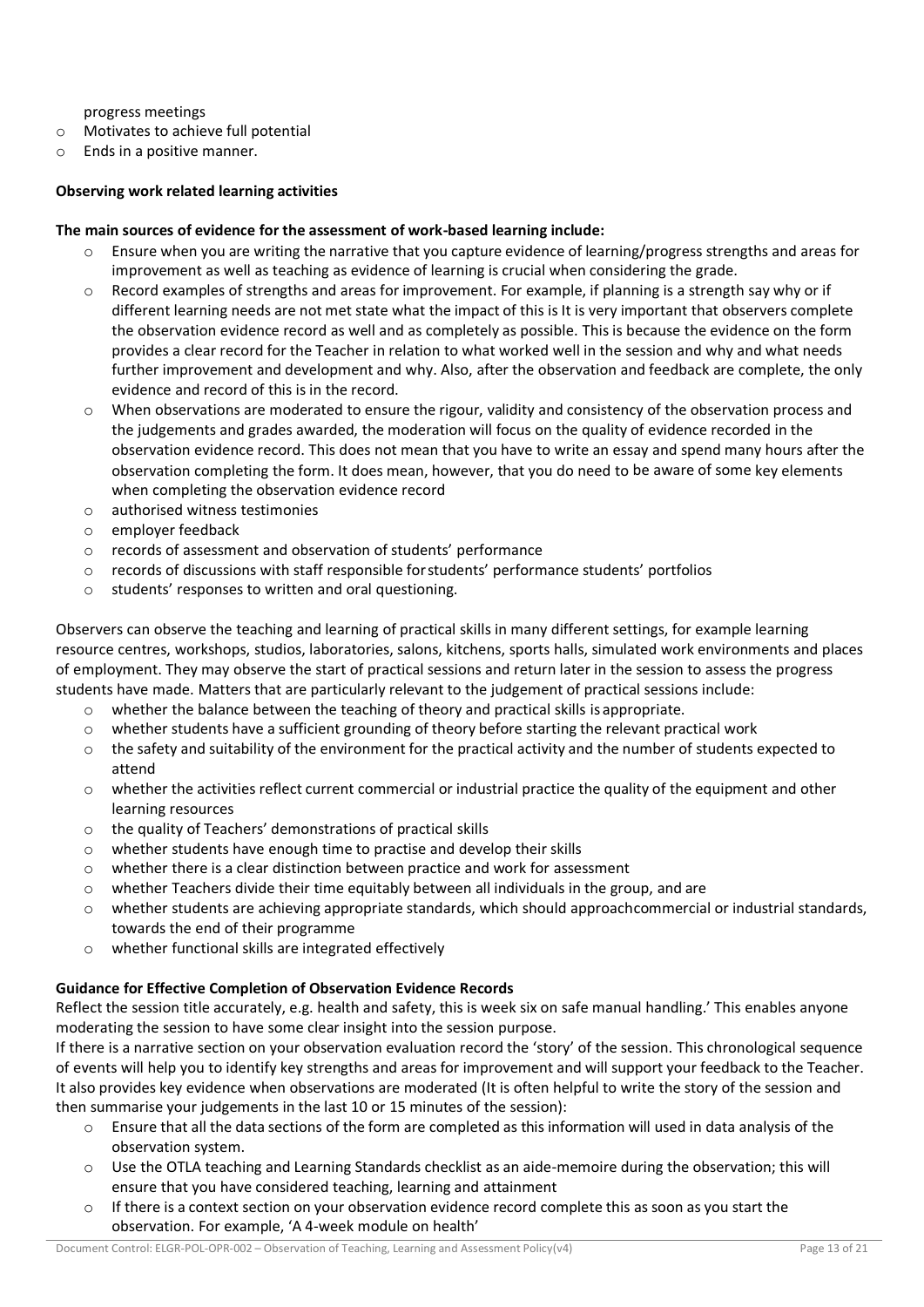- $\circ$  Check that you are not recording norms as strengths. Use the common grading descriptors (the 4-point grading grid) to help you with this as well as EIF satisfactoryindicators.
- $\circ$  If there is a good practice section on your observation evidence record, make a note of anything here which could be used to raise standards across a team/area of learning (NB This should not be used to identify a strength in the session but is for a broader purpose to raise standards across the organisation)
- o Ensure that the language you use in the observation evidence record matches the overall judgement. For example, do not write that every element was good and then award a grade 1 or grade 3 to the session
- o Ensure that the language you use is objective, professional and evidence based; observations are not personal in any way
- $\circ$  If you are able to talk to students during the session and look at their work and this should be a key part of your evidence – then include your judgements and the feedbackon the observation evidence record
- o Ensure that your strengths and areas for improvement on the observation evidence record match the key issues in your narrative
- $\circ$  If there is a summary section on your observation, ensure that this starts with the overall judgement. I.e. 'This session was outstanding because…' and then summarise your overall evidence in two or three sentences
- o If actions for improvement are recorded on your observation evidence record, then ensure that these are clear, realistic and achievable and consider how these will be monitored to ensure that real improvement has occurred as a result of the observation andfeedback

*Remember that teaching and learning observations are not based on opinion but are judgements which are based on clearly identified and recorded evidence. A well-written observation evidence record should provide a clear evidence trail which leads logically and consistently to the overall judgement and grade, utilise the guidance notes as part of your preparation*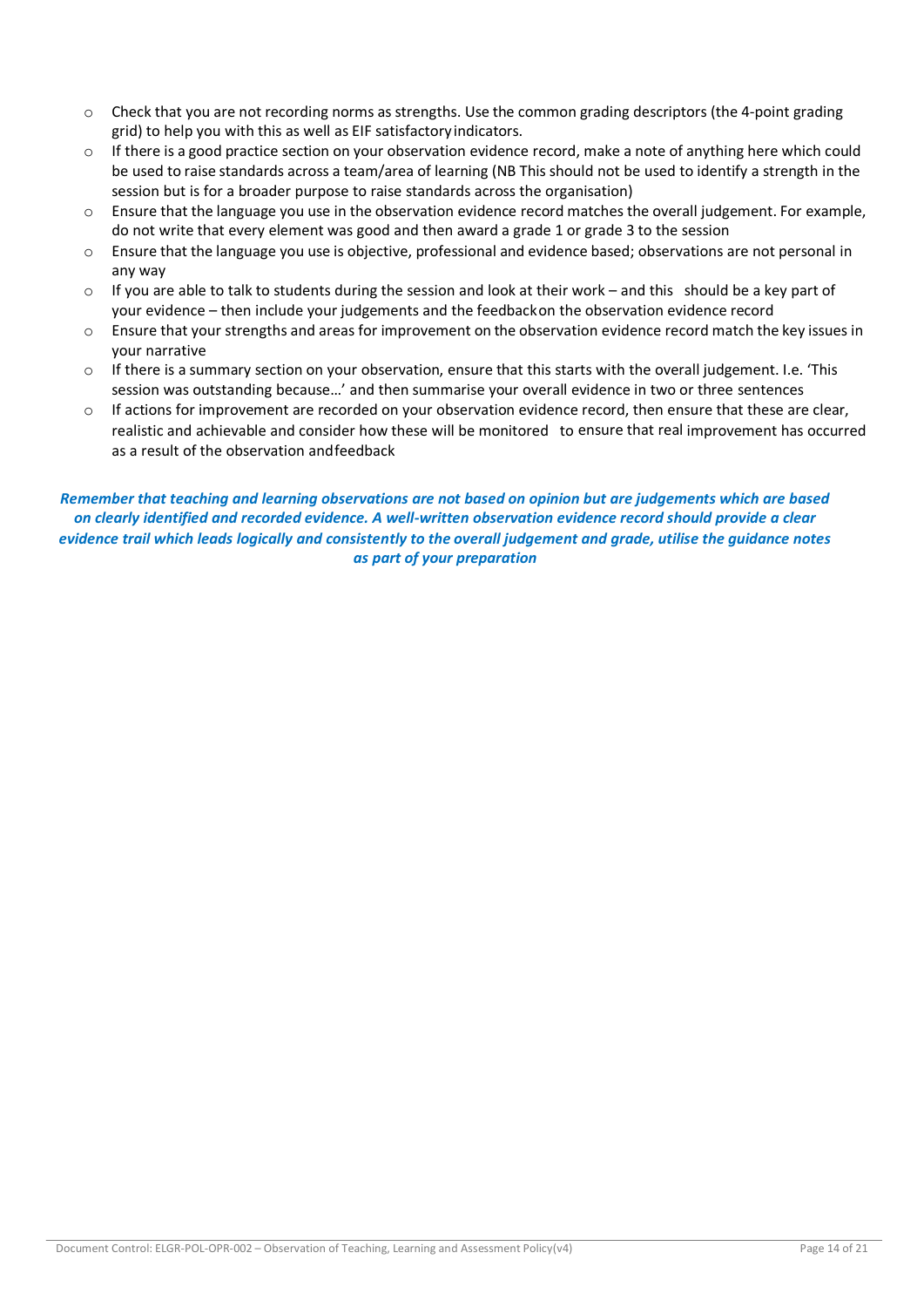|                    | Team and Individual staff management information |                                |                                                  |                                            |                                                                                                                                                                                         |                                                                                      |                                                       |
|--------------------|--------------------------------------------------|--------------------------------|--------------------------------------------------|--------------------------------------------|-----------------------------------------------------------------------------------------------------------------------------------------------------------------------------------------|--------------------------------------------------------------------------------------|-------------------------------------------------------|
| Duration           | Grade 1 Session<br>Observation                   | Grade 2 Session<br>Observation |                                                  | Grade 3 Session Observation                |                                                                                                                                                                                         | Grade 4 Session Observation                                                          |                                                       |
| Week 1             |                                                  |                                |                                                  |                                            |                                                                                                                                                                                         |                                                                                      |                                                       |
| Week 2             |                                                  |                                | Period of support culminating in re-observation: |                                            | Period of support culminating in re-observation:                                                                                                                                        |                                                                                      |                                                       |
| Week 3             |                                                  |                                | Minimum period for re-observation: 4 weeks       |                                            | Maximum period for re-observation: 4 weeks                                                                                                                                              |                                                                                      |                                                       |
| Week 4             |                                                  |                                |                                                  |                                            |                                                                                                                                                                                         |                                                                                      |                                                       |
| Week 5             |                                                  |                                |                                                  | Maximum period for re-observation: 6 weeks |                                                                                                                                                                                         | Re-observation                                                                       |                                                       |
| Week 6             |                                                  |                                |                                                  |                                            | Outcome = Grade 2                                                                                                                                                                       | Outcome = Grade 3                                                                    | Outcome = Grade 4                                     |
| Week 7             |                                                  |                                |                                                  | Re-observation                             | No further action required                                                                                                                                                              | <b>Start Grade 3 Process</b>                                                         | <b>Formal Action</b>                                  |
| Week 8             |                                                  |                                | Outcome = Grade 3 or 4                           | Outcome = Grade 2                          |                                                                                                                                                                                         |                                                                                      |                                                       |
| Week 9             |                                                  |                                | Further period of support                        | No further action required                 |                                                                                                                                                                                         |                                                                                      |                                                       |
| Week 10            |                                                  |                                |                                                  |                                            |                                                                                                                                                                                         |                                                                                      | Notification of first formal capability<br>meeting    |
| Week 11            |                                                  |                                | Intensive support for 4-6 weeks                  |                                            |                                                                                                                                                                                         |                                                                                      | <b>Capability (First Formal Meeting)</b>              |
| Week 12            |                                                  |                                |                                                  |                                            |                                                                                                                                                                                         |                                                                                      | Intensive support to improve                          |
| Week 13            |                                                  |                                | Improvement Plan introduced                      |                                            |                                                                                                                                                                                         |                                                                                      | performance (4 weeks)                                 |
| Week 14            |                                                  |                                |                                                  |                                            |                                                                                                                                                                                         |                                                                                      |                                                       |
| Week 15            |                                                  |                                |                                                  | Re-observation                             |                                                                                                                                                                                         |                                                                                      |                                                       |
| Week 16            | concems raised                                   |                                | Outcome = Grade 3 or 4                           | Outcome = Grade 2                          |                                                                                                                                                                                         | Re-observation                                                                       |                                                       |
| Week 17            |                                                  |                                | Further period of support                        | No further action required                 | Outcome = Grade 2                                                                                                                                                                       | Outcome = Grade 3                                                                    | Outcome = Grade 4                                     |
| Week 18            | Further observation in year                      |                                | Note QIP                                         |                                            | No further action required                                                                                                                                                              | <b>Start Grade 3 Process</b>                                                         | <b>Formal Action</b>                                  |
| Week 19<br>Week 20 |                                                  |                                | Notification of first formal capability meeting  |                                            |                                                                                                                                                                                         |                                                                                      |                                                       |
| Week 21            |                                                  |                                | <b>Capability (First formal meeting)</b>         |                                            |                                                                                                                                                                                         |                                                                                      | Notification of second formal capability              |
| Week 22            |                                                  |                                |                                                  |                                            |                                                                                                                                                                                         |                                                                                      | meeting                                               |
| Week 23            |                                                  |                                | Intensive support for 4-6 weeks                  |                                            |                                                                                                                                                                                         |                                                                                      | <b>Capability (Second Formal Meeting)</b>             |
| Week 24            | No further observation unless                    |                                | Improvement Plan updated                         |                                            |                                                                                                                                                                                         |                                                                                      | Intensive support to improve<br>performance (4 weeks) |
| Week 25            |                                                  |                                |                                                  | Re-observation                             |                                                                                                                                                                                         |                                                                                      |                                                       |
| Week 26            |                                                  |                                | Outcome = Grade 3 or 4                           | Outcome = Grade 2                          |                                                                                                                                                                                         |                                                                                      |                                                       |
| Week 27            |                                                  |                                | Further period of support                        | No further action required                 |                                                                                                                                                                                         | Re-observation                                                                       |                                                       |
| Week 28            |                                                  |                                |                                                  |                                            | Outcome = Grade 2                                                                                                                                                                       | Outcome = Grade 3                                                                    | Outcome = Grade 4                                     |
| Week 29            |                                                  |                                |                                                  |                                            | No further action required                                                                                                                                                              | <b>Start Grade 3 Process</b>                                                         | <b>Dismissal Hearing Called</b>                       |
| Week 30            |                                                  |                                | Notification of second formal capability meeting |                                            |                                                                                                                                                                                         |                                                                                      |                                                       |
| Week 31            |                                                  |                                | <b>Capability (Second formal meeting)</b>        |                                            |                                                                                                                                                                                         |                                                                                      |                                                       |
| Week 32            |                                                  |                                |                                                  |                                            |                                                                                                                                                                                         | <b>NOTE</b>                                                                          |                                                       |
| Week 33            |                                                  |                                | Intensive support for 4-6 weeks                  |                                            |                                                                                                                                                                                         | First formal capability meeting needs 5 working days' notice.                        |                                                       |
| Week 34            |                                                  |                                | Improvement Plan updated                         |                                            |                                                                                                                                                                                         | Full capability timetable will be set out at the first formal capability meeting.    |                                                       |
| Week 35            |                                                  |                                |                                                  |                                            |                                                                                                                                                                                         | All future meeting dates and times to be set at the first formal capability meeting. |                                                       |
| Week 36            |                                                  |                                |                                                  |                                            | All staff to be reassured that this does not mean that the process 4-week action plan and support set at the first formal<br>capability will run through to the end capability meeting. |                                                                                      |                                                       |
| Week 37            |                                                  |                                |                                                  | Re-observation                             |                                                                                                                                                                                         |                                                                                      |                                                       |
| Week 38            |                                                  |                                | Outcome = Grade 3 or 4                           | Outcome = Grade 2                          |                                                                                                                                                                                         |                                                                                      |                                                       |
| Week 39            |                                                  |                                | <b>Capability Dismissal Hearing Called</b>       | No further action required                 |                                                                                                                                                                                         |                                                                                      |                                                       |

Teacher, Instructor and TA Standards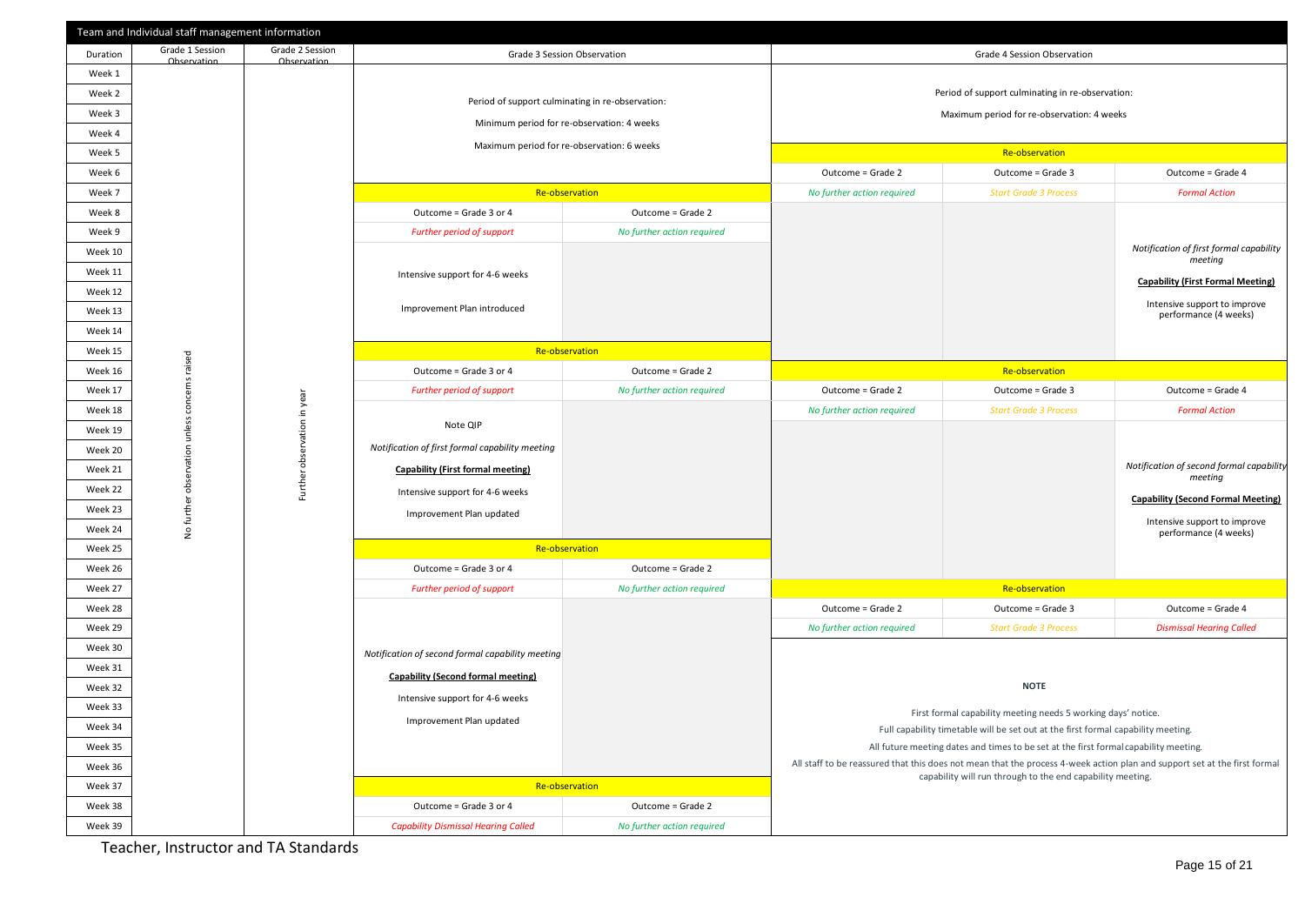| Planning and Preparation                                                                                                                                                                                                             |                                                                                                                                                                                                                                                                                          |                                                                                                                                    |                                                                                                             |  |  |  |
|--------------------------------------------------------------------------------------------------------------------------------------------------------------------------------------------------------------------------------------|------------------------------------------------------------------------------------------------------------------------------------------------------------------------------------------------------------------------------------------------------------------------------------------|------------------------------------------------------------------------------------------------------------------------------------|-------------------------------------------------------------------------------------------------------------|--|--|--|
| 1.Outstanding                                                                                                                                                                                                                        | 2. Good                                                                                                                                                                                                                                                                                  | 3. Requires Improvement                                                                                                            | 4. Inadequate                                                                                               |  |  |  |
| <b>Scheme of Work</b>                                                                                                                                                                                                                |                                                                                                                                                                                                                                                                                          |                                                                                                                                    |                                                                                                             |  |  |  |
| Fully comprehensive and customised Scheme of Work<br>with details about teaching and learning, description of<br>activities and methods, including differentiation,<br>resources and planned assessments.                            | Customised Scheme of Work shows teaching and<br>learning with details of activities, methods, resources<br>and assessments.                                                                                                                                                              | Brief Scheme of Work with lack of detail and/or<br>repetitive. Insufficient information about teaching and<br>learning.            | No or very brief Scheme of Work, little more than a list<br>of topics.                                      |  |  |  |
| Strong links to session plan from Scheme of Work.                                                                                                                                                                                    | Links to session plan from Scheme of Work.                                                                                                                                                                                                                                               | Some links to session plan from Scheme of Work.                                                                                    | Session plan had little relationship to Scheme of Work.                                                     |  |  |  |
| SMART ILP targets, that stretch and challenge, showing<br>long term, medium term and short targets. Links to<br>EHCP are made and fit within the requirements of a<br>study programme/ communication and calculation<br>development. | Detailed specialist planning records which clearly result<br>from initial/ baseline assessment and links well to<br>appropriate ILP targets/ EHCP. Effective targets that<br>show effective stretch and challenge. Study programme<br>and communication / calculation are clearly shown. |                                                                                                                                    |                                                                                                             |  |  |  |
| Communication/calculation/technology and<br>independence within an age appropriate FE focus. Links<br>with Accreditation/ RARPA.                                                                                                     | Good scheme, which clearly links subject vehicle to<br>individual learning needs and incorporates<br>communication / calculation / technology independence<br>with age appropriate FE focus. Links with accreditation/<br>RARPA.                                                         |                                                                                                                                    |                                                                                                             |  |  |  |
| <b>Session Plans</b>                                                                                                                                                                                                                 |                                                                                                                                                                                                                                                                                          |                                                                                                                                    |                                                                                                             |  |  |  |
| Very detailed, customised session plan showing<br>excellent range of activities planned to meet different<br>learning styles/needs, plus timing, methods, resources,<br>frequent planned reviews and recaps and assessments.         | Good session plan with customised, clear structure,<br>identified resources and activities and assessment linked<br>to different learning styles/needs.                                                                                                                                  | Session plan only has outline of teaching methods,<br>student activities and assessment.                                           | No or very brief session plan with minimum detail and<br>insufficient teaching and learning activities.     |  |  |  |
| Tutor/HLTA plans learning session and assessments very<br>effectively to show student involvement and<br>progression, so that all students undertake inspiring and<br>demanding work that helps them to realise their<br>potential.  | Links on the session plan to student involvement, next<br>steps and progression in the session.                                                                                                                                                                                          | Little evidence of planning of student involvement and<br>progression in the session.                                              | No evidence of planning for student involvement and<br>progression in the session.                          |  |  |  |
| Excellent range of differentiated activities planned to<br>meet different learning styles/needs.                                                                                                                                     | Some planned assessment.                                                                                                                                                                                                                                                                 | Planned assessment repetitive.                                                                                                     | Teaching is poorly planned.                                                                                 |  |  |  |
| Excellent links to scheme/Accreditation/ RARPA/ skills<br>development. Promoting independent students' skills<br>with communication and calculation.                                                                                 |                                                                                                                                                                                                                                                                                          |                                                                                                                                    | No planned assessment.                                                                                      |  |  |  |
| <b>Learning Environment</b>                                                                                                                                                                                                          |                                                                                                                                                                                                                                                                                          |                                                                                                                                    |                                                                                                             |  |  |  |
| Excellent accommodation and student accessibility.<br>Safely equipped to meet minimum Health & Safety<br>statutory requirements.                                                                                                     | Good well-equipped accommodation that meets student<br>accessibility and meets minimum Health & Safety<br>statutory requirements.                                                                                                                                                        | Satisfactory accommodation.<br>Basic and safe but could be better.                                                                 | Inadequate and/or unsafe accommodation for learning<br>purpose.                                             |  |  |  |
| Creative organisation of classroom to maximise learning.                                                                                                                                                                             | Effective organisation of classroom promotes learning to<br>most students.                                                                                                                                                                                                               | Inconsistent organisation of classroom which affects<br>learning for some students.                                                | Poor, little or no organisation of classroom.                                                               |  |  |  |
| Health & Safety issues are fully anticipated and shared<br>with students.                                                                                                                                                            | Health and Safety issues are addressed and referred to<br>as appropriate.                                                                                                                                                                                                                | Health & Safety issues are partially addressed but do not<br>hinder learning. Some reference is made to Health &<br>Safety issues. | No reference made to potential Health & Safety issues.<br>Health& Safety issues hinder or prevent learning. |  |  |  |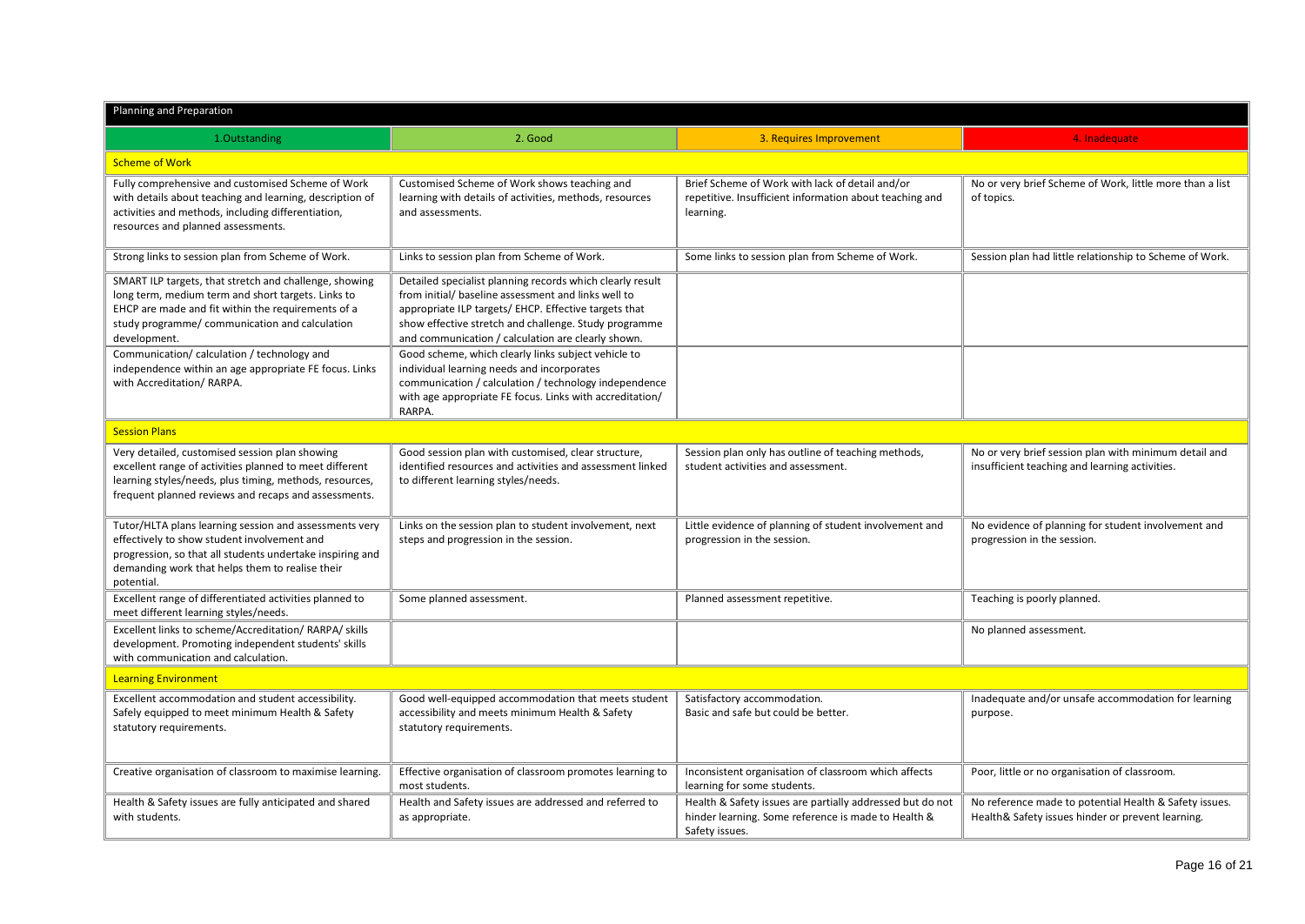| Reasonable adjustments are made for disabled students<br>or those with special educational needs.                                                                                                                                                                                                                                                 | Reasonable adjustments are made for disabled students<br>or those with special educational needs.                                                                                                                                                                                                                                             | Reasonable adjustments for disabled students or those<br>with special educational needs not fully considered                                                                              | Reasonable adjustments for disabled students or those<br>with special educational needs not considered.                                                       |
|---------------------------------------------------------------------------------------------------------------------------------------------------------------------------------------------------------------------------------------------------------------------------------------------------------------------------------------------------|-----------------------------------------------------------------------------------------------------------------------------------------------------------------------------------------------------------------------------------------------------------------------------------------------------------------------------------------------|-------------------------------------------------------------------------------------------------------------------------------------------------------------------------------------------|---------------------------------------------------------------------------------------------------------------------------------------------------------------|
| Safeguarding/Personal and Social Development                                                                                                                                                                                                                                                                                                      |                                                                                                                                                                                                                                                                                                                                               |                                                                                                                                                                                           |                                                                                                                                                               |
| Scheme of Work and Session Plan clearly document<br>comprehensive consideration given to Safeguarding.                                                                                                                                                                                                                                            | Scheme of Work and session plan make clear reference<br>to safeguarding.                                                                                                                                                                                                                                                                      | Scheme of Work and session plan make some reference<br>to safeguarding.                                                                                                                   | Scheme of Work and session plan makes little or no<br>reference to safeguarding.                                                                              |
| The tutor/HLTA's open culture promotes all aspects of<br>students' welfare. Students are safe and feel safe.                                                                                                                                                                                                                                      | Student' welfare is given priority and students are safe<br>and feel safe.                                                                                                                                                                                                                                                                    | Personal development, behaviour and welfare are not<br>yet good.                                                                                                                          | A significant minority of students do not understand<br>how and why to live healthy, positive lives both<br>physically and emotionally.                       |
| The personal and social development of students is fully<br>established, documented and prioritised and equips<br>them for their future.                                                                                                                                                                                                          | The personal and social development of students is<br>considered, documented and prioritised and equips<br>them for their future.                                                                                                                                                                                                             | Student' safety is not fully considered.                                                                                                                                                  | Student' safety, personal development, behaviour and<br>welfare not considered.                                                                               |
| Differentiation/Inclusion                                                                                                                                                                                                                                                                                                                         |                                                                                                                                                                                                                                                                                                                                               |                                                                                                                                                                                           |                                                                                                                                                               |
| Learning is designed for, personalised and targeted to<br>both the most able and most disadvantaged individuals,<br>and ALL students are stretched and challenged.                                                                                                                                                                                | Good identification of individual learning needs with<br>some strategies in place to address needs. An awareness<br>of differentiation.                                                                                                                                                                                                       | Some identification of individual needs but no planned<br>strategies in place to address them e.g. one to one<br>support given when requested.                                            | Insufficient or no identification of individual learning<br>needs.                                                                                            |
| Teaching, learning and assessments are planned to<br>promote equality, raise awareness of diversity and<br>tackle discrimination, victimisation, harassment,<br>stereotyping, radicalisation and bullying, and consider<br>life in today's Britain.                                                                                               | Teaching methods and materials are sensitive and<br>promote equality of opportunity.                                                                                                                                                                                                                                                          | Some examples where the teaching methods and<br>materials are sensitive and promote equality of<br>opportunity.                                                                           | Tutor/HLTA does not promote equality of opportunity or<br>understanding of diversity effectively and this<br>disadvantages individuals or groups of students. |
| Excellent range/creative SEND approaches used to<br>maximise learning and involve students; highly<br>appropriate for individuals, group and subject,<br>promoting independent learning and show progress.<br>Interesting, highly motivating and challenging. Highly<br>enjoyable.                                                                |                                                                                                                                                                                                                                                                                                                                               |                                                                                                                                                                                           |                                                                                                                                                               |
| <b>Fundamental British Values</b>                                                                                                                                                                                                                                                                                                                 |                                                                                                                                                                                                                                                                                                                                               |                                                                                                                                                                                           |                                                                                                                                                               |
| Clear, engaging and relevant activities to promote<br>Fundamental British values (rule of law, individual<br>liberty, democracy and mutual respect and tolerance)<br>are planned to tackle discrimination, victimisation,<br>harassment, stereotyping, radicalisation and bullying in<br>the scheme of work and in the majority of session plans. | Activities to promote Fundamental British values (rule of<br>law, individual liberty, democracy and mutual respect<br>and tolerance) are planned to tackle discrimination,<br>victimisation, harassment, stereotyping, radicalisation<br>and bullying in identified sessions on the scheme of<br>work and where relevant in the session plan. | Some references made to promote Fundamental British<br>values (rule of law, individual liberty, democracy and<br>mutual respect and tolerance) in the scheme of work<br>and session plan. | No evidence that Fundamental British values have been<br>considered in the planning of the session or scheme of<br>work.                                      |
| Spontaneous opportunities consistently taken by trainer<br>and students to promote and challenge behaviours and<br>actions that do not support FBV.                                                                                                                                                                                               | Spontaneous opportunities are taken to promote and<br>challenge behaviours and actions that do not support<br>FBV.                                                                                                                                                                                                                            | Spontaneous opportunities sometimes missed to<br>promote and challenge behaviours and actions that do<br>not support FBV.                                                                 | Spontaneous opportunities consistently missed to<br>promote and challenge behaviours and actions that do<br>not support FBV.                                  |
| <b>Conduct of Session</b>                                                                                                                                                                                                                                                                                                                         |                                                                                                                                                                                                                                                                                                                                               |                                                                                                                                                                                           |                                                                                                                                                               |
| 1.Outstanding                                                                                                                                                                                                                                                                                                                                     | 2. Good                                                                                                                                                                                                                                                                                                                                       | 3. Requires Improvement                                                                                                                                                                   | 4. Inadequate                                                                                                                                                 |
| Introduction, aim and objectives                                                                                                                                                                                                                                                                                                                  |                                                                                                                                                                                                                                                                                                                                               |                                                                                                                                                                                           |                                                                                                                                                               |
| Contextualised introduction linked to comprehensive<br>aim and objectives that are clearly explained and<br>discussed with students. Students' feedback on session<br>aim and objectives and their starting point is clearly<br>established.                                                                                                      | Session is introduced clearly and aim, and objectives<br>discussed with students, who are given the opportunity<br>to feedback.                                                                                                                                                                                                               | Brief, general introduction aim and objectives. Students<br>given little opportunity to feedback.                                                                                         | Little or no introduction, aim and objectives. Students<br>given no opportunity to feedback.                                                                  |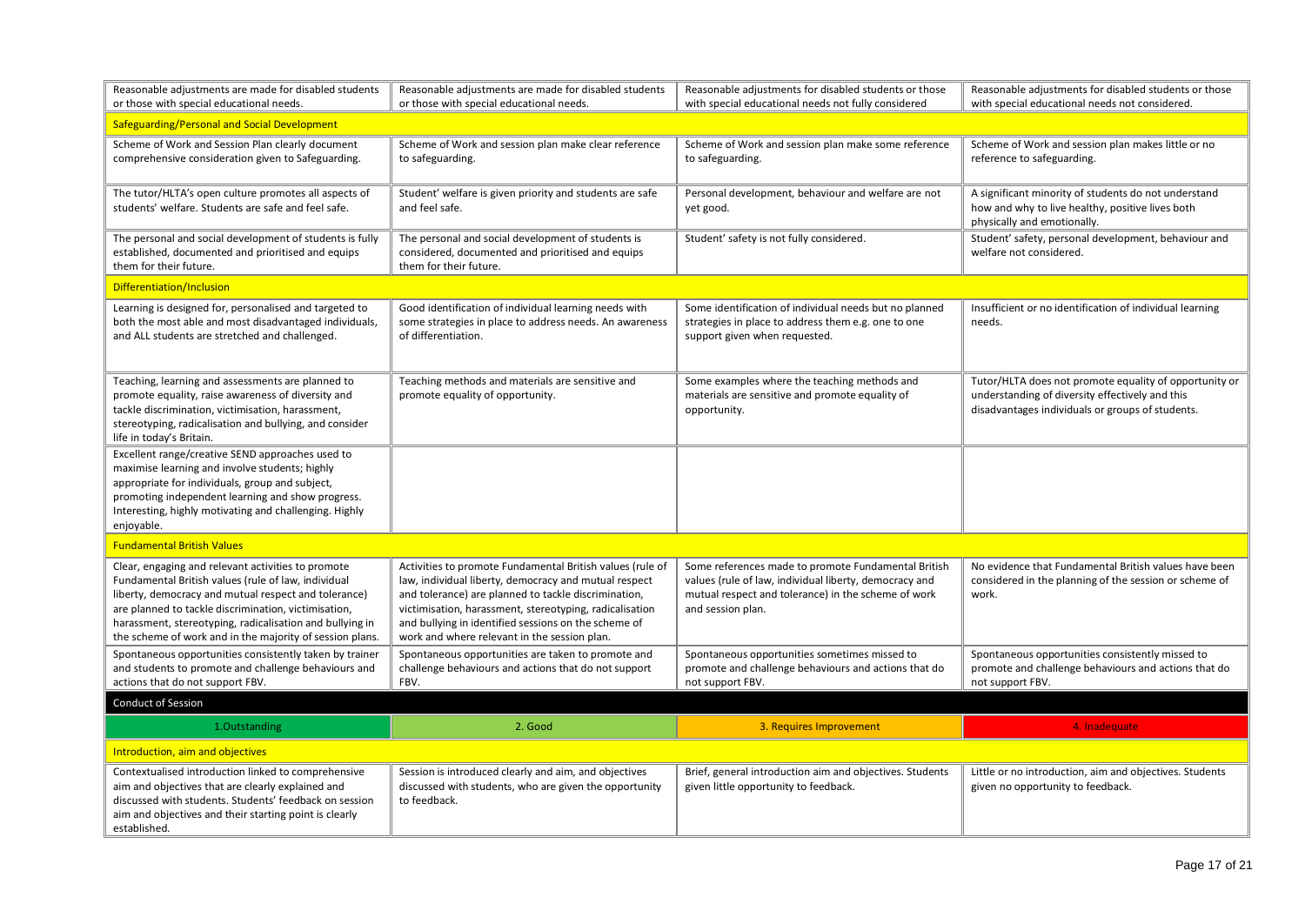| Reference made to previous session and reflection<br>encouraged.                                                                                                                                                                                                                                                 | Some reference made to previous session.                                                                                                                                                             | Little reference made to previous session.                                                                                                                                 | No reference to previous session.                                                                                                        |
|------------------------------------------------------------------------------------------------------------------------------------------------------------------------------------------------------------------------------------------------------------------------------------------------------------------|------------------------------------------------------------------------------------------------------------------------------------------------------------------------------------------------------|----------------------------------------------------------------------------------------------------------------------------------------------------------------------------|------------------------------------------------------------------------------------------------------------------------------------------|
| Aim/objectives are displayed clearly throughout the<br>session and reference is made to them at key points.                                                                                                                                                                                                      | A visual reminder of the aim and objectives is displayed<br>at the beginning and end of the session.                                                                                                 | Aim and objectives are not referred to during session.                                                                                                                     | No aim or objectives stated or shared.                                                                                                   |
| <b>Learning Materials/Resources/ILT</b>                                                                                                                                                                                                                                                                          |                                                                                                                                                                                                      |                                                                                                                                                                            |                                                                                                                                          |
| Creative and innovative use of 'ready-made' and in -<br>house produced resources inspires and challenges ALL<br>students meeting their different needs and enabling<br>them to enjoy learning.                                                                                                                   | Variety of resources used which match the aim and<br>objectives and are customised to the ability of the<br>students                                                                                 | Resources match some of the aim and objectives but<br>contain unrelated information that could confuse<br>students and are not appropriate to the level of the<br>student. | Insufficient or inadequate resources that do not meet<br>the needs of the students.                                                      |
| The use of ILT is highly customised to meet the<br>individual requirements of each student and the group<br>as a whole and makes the session dynamic and<br>motivational.                                                                                                                                        | The use of ILT is relevant and utilised at different stages<br>throughout the session and increases students'<br>engagement and learning.                                                            | The use of ILT has little impact on learning and<br>engagement.                                                                                                            | No use of ILT (where appropriate).                                                                                                       |
| Excellent quality, sustainability and longevity of<br>resources considered.                                                                                                                                                                                                                                      | Good quality, sustainability and longevity of resources<br>considered.                                                                                                                               | Resources are poor quality and unsustainable.                                                                                                                              | Resources are illegible and inappropriate.                                                                                               |
| Highly effective use of diverse examples carefully<br>checked for bias.                                                                                                                                                                                                                                          | Effective use of diverse examples, care is taken to avoid<br>bias.                                                                                                                                   | Some use of diverse examples and some evidence of<br>checks for bias.                                                                                                      | Little or no knowledge of inclusive learning principles.<br>Resources used are stereotypical, inaccurate and / or<br>offensive examples. |
| Use of questioning                                                                                                                                                                                                                                                                                               |                                                                                                                                                                                                      |                                                                                                                                                                            |                                                                                                                                          |
| Highly effective and progressive use of questioning skills<br>throughout the session to probe students' skills and<br>knowledge and encourage them to reflect on their<br>learning.                                                                                                                              | Good range of questioning methods used to check<br>learning throughout the session.                                                                                                                  | Limited range of questions, with some opportunities lost<br>throughout the session.                                                                                        | Few or no questions used throughout the session with<br>students not encouraged to ask questions throughout<br>the session.              |
| Students were eager to ask and be asked appropriate<br>questions throughout the observation.                                                                                                                                                                                                                     | Students asked appropriate questions throughout the<br>observation.                                                                                                                                  | Students asked some questions during the observation.                                                                                                                      | Students asked no questions during the observations                                                                                      |
| Tutor listens to, carefully observes and skilfully<br>questions students during learning sessions, and follows<br>up any misunderstandings.                                                                                                                                                                      | Tutor listens to, observes and questions students during<br>learning sessions and checks understanding.                                                                                              | Student voice not heard.                                                                                                                                                   | Student voice ignored.                                                                                                                   |
| Links in the learning                                                                                                                                                                                                                                                                                            |                                                                                                                                                                                                      |                                                                                                                                                                            |                                                                                                                                          |
| Previous knowledge and experience are referred to at<br>the start of the session and throughout the session to<br>build and deepen learning                                                                                                                                                                      | Previous knowledge and experience is referred to at the<br>start of the session but not consistently referred to<br>throughout the session. Some consideration made to<br>build and deepen learning. | Some attempt is made to link new material with<br>previous knowledge or experience.                                                                                        | No attempt is made to link new material with previous<br>knowledge and/or experience.                                                    |
| Pertinent 'real life' examples consistently used to<br>reinforce and promote learning.                                                                                                                                                                                                                           | Some use is made of 'real life' examples to reinforce and<br>promote learning.                                                                                                                       | Few links are made to 'real life' examples to reinforce<br>and promote learning.                                                                                           | No links are made to 'real life' examples to reinforce and<br>promote learning.                                                          |
| Strong and effective links are made to relate prior and<br>anticipated learning within the particular<br>curriculum/standards.                                                                                                                                                                                   | Links are made to relate prior and anticipated learning<br>within the particular curriculum/standards.                                                                                               | Previous learning briefly referred to.                                                                                                                                     | Previous learning is not referred to.                                                                                                    |
| <b>English, Maths, ICT and Employability Skills</b>                                                                                                                                                                                                                                                              |                                                                                                                                                                                                      |                                                                                                                                                                            |                                                                                                                                          |
| Tutor takes each and every opportunity - both planned<br>and spontaneous - to promote and include English,<br>maths, ICT and employability skills to ensure that<br>students are well-equipped with the necessary skills and<br>appropriate attitudes and behaviours to work to<br>progress to their next steps. | Tutor develops, where appropriate, students' English,<br>mathematics, ICT or employability skills to prepare them<br>for their future progression.                                                   | Frequent opportunities lost to teach English, maths, ICT<br>and employability skills                                                                                       | No opportunities taken to teach English, maths, ICT and<br>employability skills.                                                         |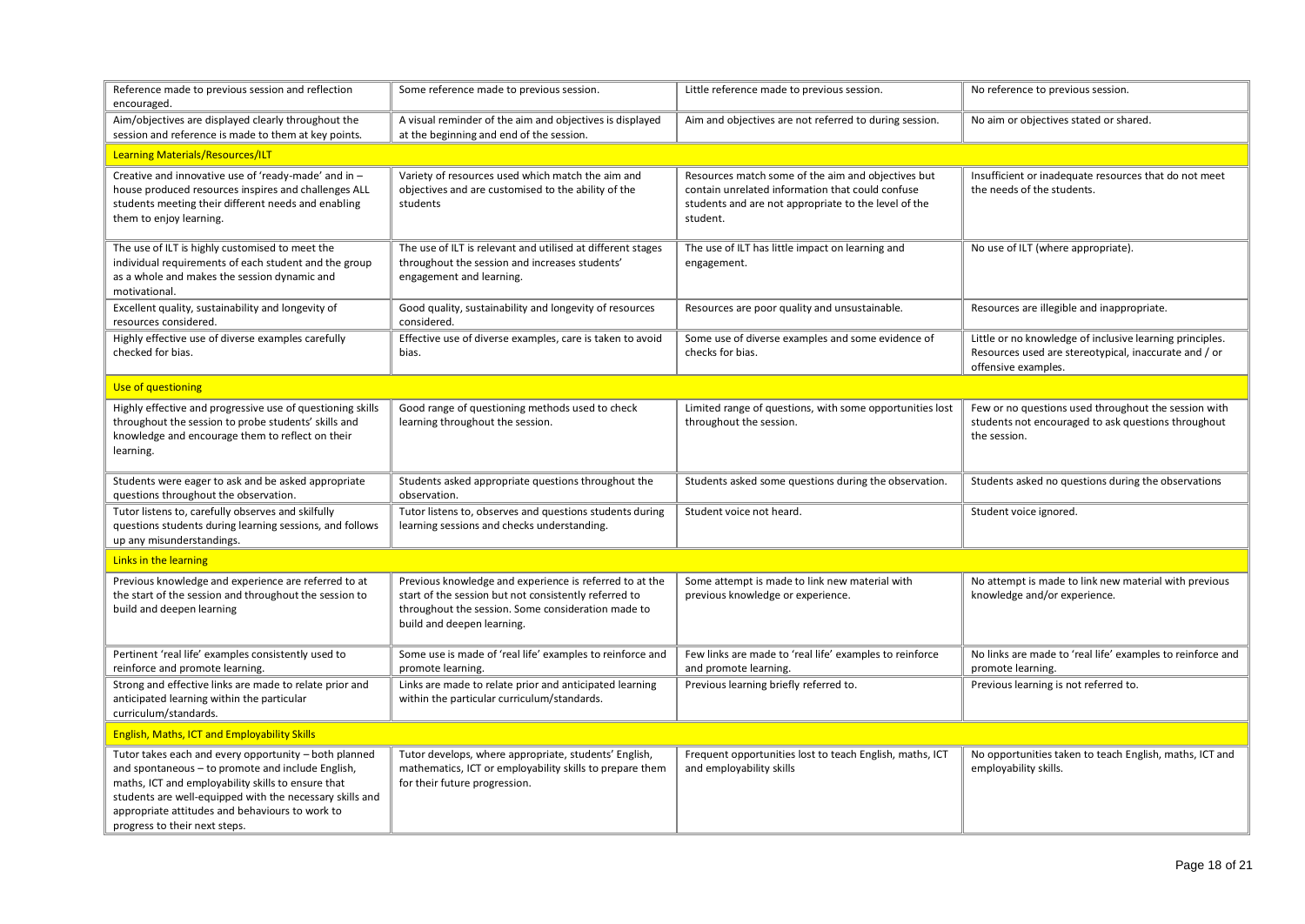| Highly effective identification of specialist<br>communication and calculation in lesson planning<br>/targets/ activities/ Technology resources. Highly<br>effective and appropriate planning and recording of<br>progress to match individual student level and need.<br>Highly effective feedback to help the student improve.<br>Integration of real and practical learning concepts.<br>Highly effective stretch and challenge. |                                                                                                                                                                            |                                                                                                                                                                      |                                                                                                                                                                                                     |
|-------------------------------------------------------------------------------------------------------------------------------------------------------------------------------------------------------------------------------------------------------------------------------------------------------------------------------------------------------------------------------------------------------------------------------------|----------------------------------------------------------------------------------------------------------------------------------------------------------------------------|----------------------------------------------------------------------------------------------------------------------------------------------------------------------|-----------------------------------------------------------------------------------------------------------------------------------------------------------------------------------------------------|
| <b>Teaching methods</b>                                                                                                                                                                                                                                                                                                                                                                                                             |                                                                                                                                                                            |                                                                                                                                                                      |                                                                                                                                                                                                     |
| Enthusiastic and dynamic presentation. Teaching has<br>flair, passion and creativity that inspires and challenges<br>ALL students meeting their different needs and enabling<br>them to enjoy learning and achieve their learning goals<br>both in sessions and between learning sessions.                                                                                                                                          | Engaging delivery holds the interest of students and<br>promotes motivation.                                                                                               | Delivery clear but does not always hold the interest of<br>the student.                                                                                              | Ineffective or unenthusiastic delivery that does not<br>engage students.                                                                                                                            |
| Students work consistently in a variety of ways<br>including: individually, paired and or in groups.                                                                                                                                                                                                                                                                                                                                | Students occasionally work in different ways, including:<br>individually, paired and in groups.                                                                            | Students work in very limited way, in general too much<br>teacher talk.                                                                                              | Too much teacher talk.                                                                                                                                                                              |
| Tutor has consistently high expectations of all students,<br>and all students achieve.                                                                                                                                                                                                                                                                                                                                              | Tutor expects all students to learn, and all students<br>achieve.                                                                                                          | Tutor does not appear to expect very much from the<br>students, and not all students achieve.                                                                        | Tutor has no expectations of the students.                                                                                                                                                          |
| Tutor sets work that builds on previous learning, extends<br>students' knowledge and understanding and develops<br>their skills to ensure that they are prepared for their<br>future.                                                                                                                                                                                                                                               | Tutor sets work that consolidates learning, deepens<br>understanding and develops skills.                                                                                  | Tutor does not notice or does not act if students are<br>struggling to meet the demands of the lesson.                                                               | As a result of weak teaching students or groups of<br>students make insufficient progress and are<br>unsuccessful in attaining their learning goals and<br>progressing to their planned next steps. |
| Tutor clearly knows each member of the class as an<br>individual and is attuned to their background,<br>motivation, aspiration and needs.                                                                                                                                                                                                                                                                                           | Tutor reshapes tasks and explanations and provides<br>feedback to tackle misconceptions and build on<br>students' strengths. This has a positive impact on<br>learning.    | Tutor lacks the ability to promote learning and students<br>do not see its relevance to their everyday lives and<br>planned next steps.                              | Tutor does not appear to know their students.                                                                                                                                                       |
| Teaching consistently and effectively promotes students'<br>spiritual, moral, social and cultural development.                                                                                                                                                                                                                                                                                                                      | Teaching promotes students' spiritual, moral, social and<br>cultural development.                                                                                          | Missed opportunities to promote students' spiritual,<br>moral, social and cultural development                                                                       | No promotion of students' spiritual, moral, social and<br>cultural development.                                                                                                                     |
| Highly effective use of diverse, appropriate forms of<br>communication to meet needs of SEND students. Eg<br>Communication strategy for ASD/ PMLD/ HI / sign<br>language etc.                                                                                                                                                                                                                                                       |                                                                                                                                                                            |                                                                                                                                                                      |                                                                                                                                                                                                     |
| <b>Management of Learning</b>                                                                                                                                                                                                                                                                                                                                                                                                       |                                                                                                                                                                            |                                                                                                                                                                      |                                                                                                                                                                                                     |
| A real sense of learning as a team endeavour. A group of<br>individuals who respect and are concerned for each<br>other working towards a common goal.                                                                                                                                                                                                                                                                              | A mutually supportive and respectful atmosphere where<br>all students are able to make their contribution.                                                                 | Students work reasonably well together.                                                                                                                              | A significant minority of students show a lack of respect<br>and self-discipline.                                                                                                                   |
| Students are curious, interested and keen to learn, they<br>feel valued and their social skills are monitored along<br>with academic and employability skills.                                                                                                                                                                                                                                                                      | Students respond quickly to instructions and requests<br>from the trainer, allowing learning sessions to flow<br>smoothly and without interruption.                        | Students' behaviour is apathetic and shows little or no<br>engagement in learning.                                                                                   | Students ignore or rebut requests to moderate their<br>conduct and are not adequately prepared for<br>progression or the world of work.                                                             |
| Students discuss and debate issues in a considered way,<br>showing respect for others' ideas and points of view.                                                                                                                                                                                                                                                                                                                    | Students discuss and debate issues, with most showing<br>respect for others' ideas and points of view.                                                                     | Students participate little in the discussion and debate<br>of issues, showing little respect for others' ideas and<br>points of view.                               | Students do not participate in the discussion and debate<br>of issues, showing no respect for the ideas and points of<br>view of others.                                                            |
| All and every instance of inappropriate or bullying<br>behaviour (including online) and/or use of derogatory or<br>aggressive language is challenged and explained by the<br>Tutor/HLTA and students. Students are encouraged to<br>manage their own feelings and behaviour.                                                                                                                                                        | Most instances of inappropriate or bullying behaviour<br>and/or use of derogatory or aggressive language is<br>challenged and explained by the Tutor/HLTA and<br>students. | Some instances of inappropriate or bullying behaviour<br>and/or use of derogatory or aggressive language is<br>challenged and explained by the Trainer and students. | Inappropriate or bullying behaviour and/or use of<br>derogatory or aggressive language is not challenged or<br>explained.                                                                           |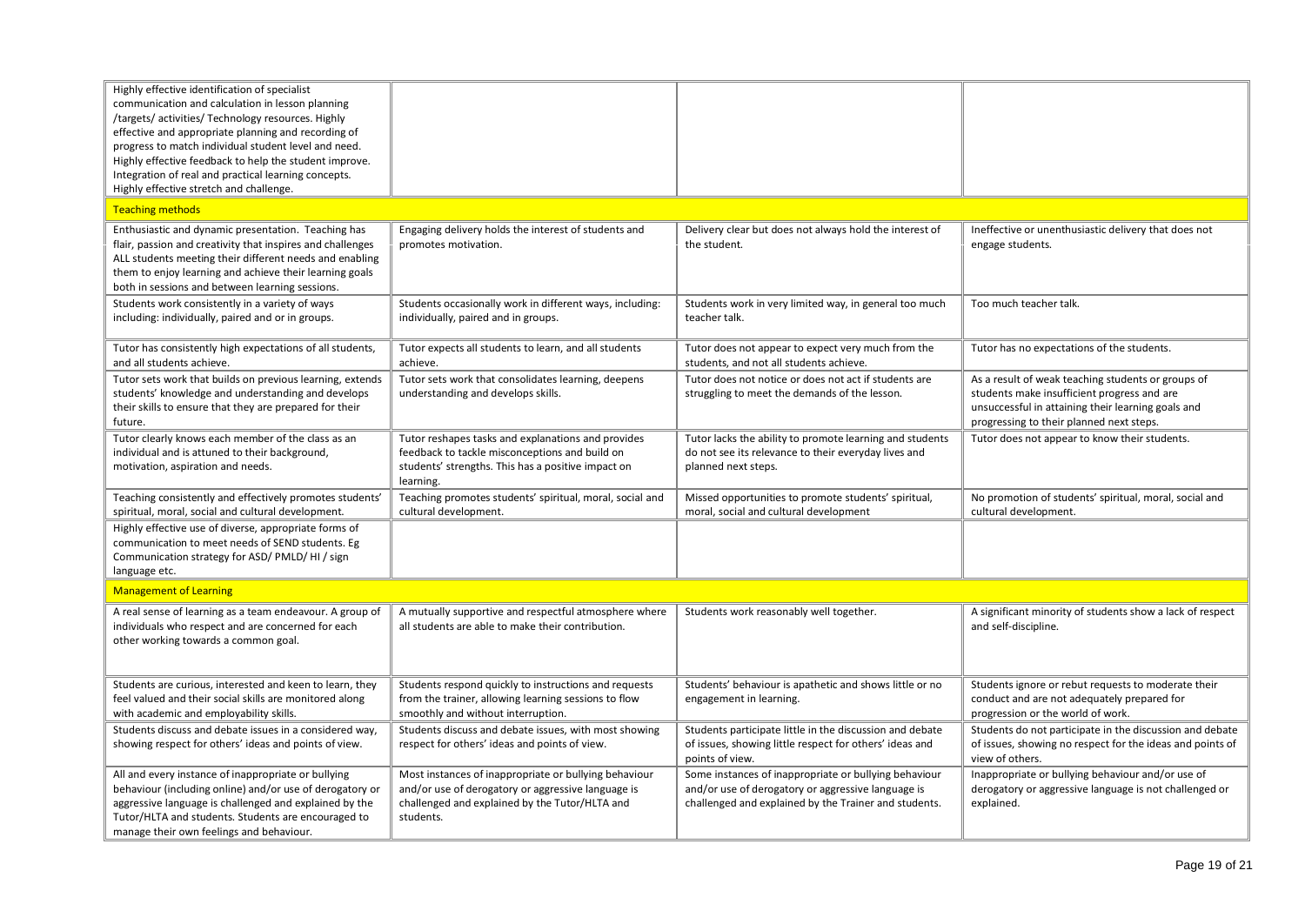| Achievement of Learning, Progression and Assessment                                                                                                                                                                                                                                        |                                                                                                                                                                                                   |                                                                                                                                                                                 |                                                                                                 |  |  |  |
|--------------------------------------------------------------------------------------------------------------------------------------------------------------------------------------------------------------------------------------------------------------------------------------------|---------------------------------------------------------------------------------------------------------------------------------------------------------------------------------------------------|---------------------------------------------------------------------------------------------------------------------------------------------------------------------------------|-------------------------------------------------------------------------------------------------|--|--|--|
| 1.Outstanding                                                                                                                                                                                                                                                                              | 2. Good                                                                                                                                                                                           | 3. Requires Improvement                                                                                                                                                         | 4. Inadequate                                                                                   |  |  |  |
| Pace of session delivery                                                                                                                                                                                                                                                                   |                                                                                                                                                                                                   |                                                                                                                                                                                 |                                                                                                 |  |  |  |
| Pace clearly matches subject and the level of the<br>students, their needs and abilities.                                                                                                                                                                                                  | Pace matches subject and the ability levels of the<br>majority of students.                                                                                                                       | Some activities are insufficiently matched to the<br>students' needs and abilities and / or the subject.                                                                        | Pace does not promote learning and students are not<br>focussed.                                |  |  |  |
| Every opportunity is taken to develop learning, to<br>maintain interest and stimulate learning for all.                                                                                                                                                                                    | Opportunities are taken to develop learning.                                                                                                                                                      | Some missed opportunities to develop learning.                                                                                                                                  | No opportunities to develop learning.                                                           |  |  |  |
| Timings are appropriate and executed perfectly.                                                                                                                                                                                                                                            | Timings well managed.                                                                                                                                                                             | Some timings not appropriate.                                                                                                                                                   | Several elements mistimed.                                                                      |  |  |  |
| Initiative and independent learning                                                                                                                                                                                                                                                        |                                                                                                                                                                                                   |                                                                                                                                                                                 |                                                                                                 |  |  |  |
| All students consistently take the initiative in their<br>learning and demonstrate their enthusiasm for working<br>independently within the confines of the session.                                                                                                                       | Most students show some signs of initiative, and many<br>are clearly able to work independently within the<br>confines of the session                                                             | Students complete tasks adequately but show little<br>initiative.                                                                                                               | Students do not complete tasks independently and show<br>no initiative.                         |  |  |  |
| Students thrive in sessions and seek out and use new<br>information to develop, consolidate and deepen their<br>knowledge, understanding and skills.                                                                                                                                       | Students are motivated and this enables them to<br>develop, consolidate and deepen their knowledge,<br>understanding and skills well.                                                             | Students do not appear to expect very much of<br>themselves, and this hinders their ability to develop,<br>consolidate and deepen their knowledge, understanding<br>and skills. | Students do not develop, consolidate and deepen their<br>knowledge, understanding and skills.   |  |  |  |
| Students are committed to responding to feedback from<br>trainers and their work shows that almost all are making<br>substantial and sustained progress which is appropriate<br>to the level of the course.                                                                                | Most students want to know how to improve their<br>learning and act on feedback to help them improve.                                                                                             | Students show little interest in trainer feedback.                                                                                                                              | Students show no interest in trainer feedback.                                                  |  |  |  |
| <b>Review, Recap and Summary of Learning</b>                                                                                                                                                                                                                                               |                                                                                                                                                                                                   |                                                                                                                                                                                 |                                                                                                 |  |  |  |
| Consistent, highly effective and frequent, reviews and<br>recap of learning throughout the session, linked to<br>learning aim and objectives. Links made to the next<br>session where appropriate.                                                                                         | Good review and recap at points in the session and clear<br>summary of learning progress at end linked to learning<br>aim and objectives with reference to the next session<br>where appropriate. | Brief review and summary at the end of the session with<br>some reference to next session.                                                                                      | Insufficient review or no summary, and little or no<br>reference to next session.               |  |  |  |
| Student is actively encouraged and involved in review,<br>recap and summary of learning. Sufficient time is<br>allowed.                                                                                                                                                                    | Student is encouraged and involved in review, recap and<br>summary of learning. Sufficient time is allowed.                                                                                       | Minimal involvement of Student in review, recap and<br>summary of learning.                                                                                                     | No involvement of Student in review, recap and<br>summary of learning.                          |  |  |  |
| Assessment                                                                                                                                                                                                                                                                                 |                                                                                                                                                                                                   |                                                                                                                                                                                 |                                                                                                 |  |  |  |
| Initial, formative and summative assessments are<br>consistently and very effectively used to identify<br>achievement, inform progression and to maintain<br>motivation e.g. written exercise, pair work, discussion,<br>presentation, peer assessment, self-assessment and<br>reflection. | Initial, formative and summative assessments are<br>planned and used effectively to inform learning and to<br>identify progression and achievement.                                               | Some assessment demonstrates that some students are<br>learning.                                                                                                                | Insufficient or no assessment.                                                                  |  |  |  |
| Assessments provide consistently clear evidence that all<br>students are learning and all objectives have been met.                                                                                                                                                                        | Assessments provide examples where some students<br>are learning and objectives are being met.                                                                                                    | Assessment shows that few students are achieving their<br>learning outcomes, but opportunities lost.                                                                            | No evidence that students have met the learning<br>outcomes.                                    |  |  |  |
| Tutor/HLTA checks students' understanding<br>systematically and effectively, offering clearly directed<br>and timely support that has a notable impact on<br>improving learning.                                                                                                           | Tutor/HLTA assesses students' knowledge and<br>understanding frequently to ensure that they are<br>making at least the expected progress.                                                         | Tutor/HLTA undertakes some assessment of students'<br>knowledge and understanding through the session to<br>ensure they are making some progress.                               | Tutor carries out no assessment of students' knowledge<br>and understanding during the session. |  |  |  |